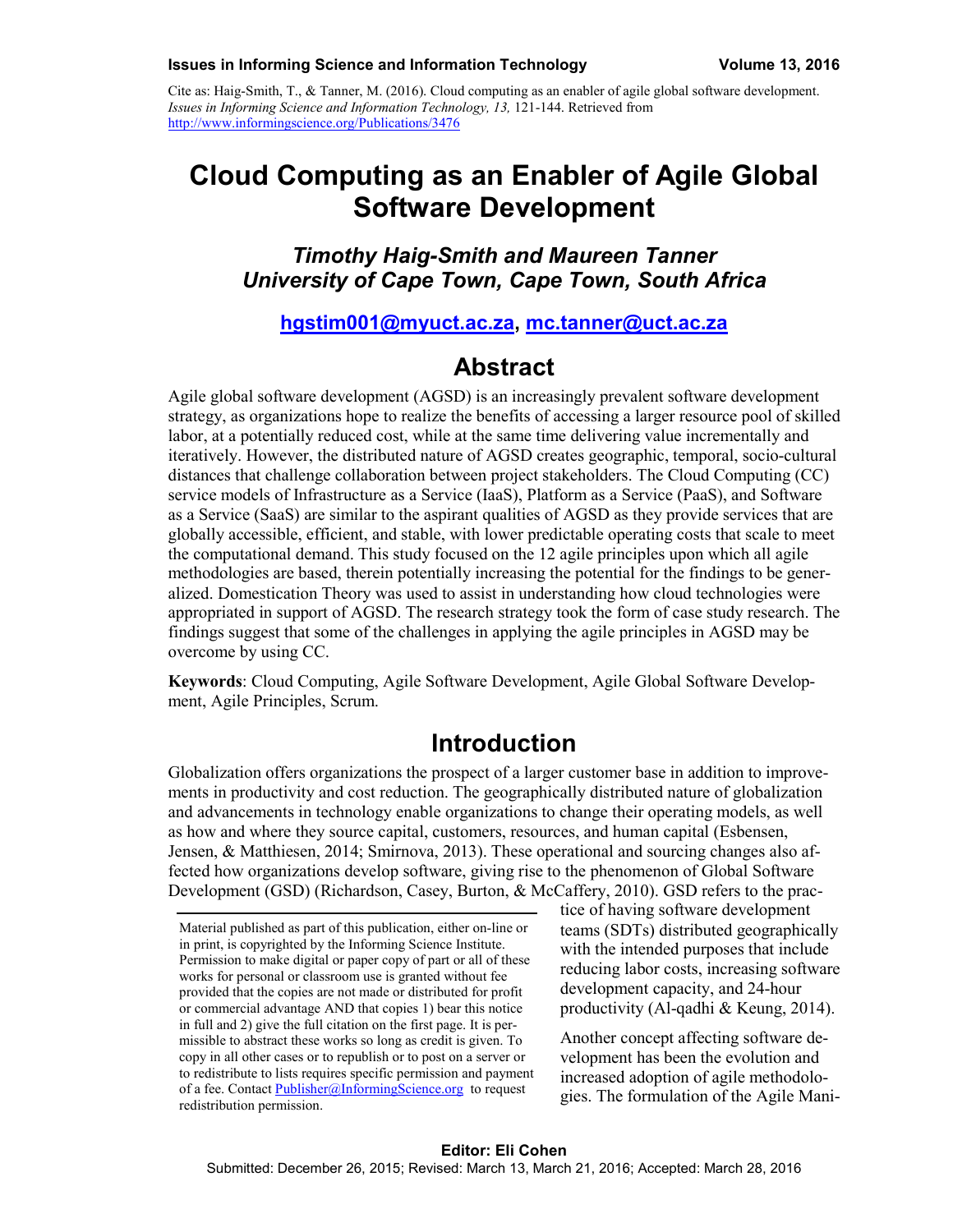festo (Agile Alliance, 2001) and related formulation of the Agile Principles, by software development thought leaders, was a seminal moment for what later became known as the "Agile Movement" (Linkevics, 2014). The period since has seen rapid acceptance of agile principles, with pervasive adoption by industry and extensive research by academia (Nilsson & Karlsson, 2014). The agile principles focus on delivering products that meet customer requirements, being responsive to change, while at the same time not compromising on quality (Highsmith & Cockburn, 2001). A core tenet in the agile manifesto stresses a greater importance of collaboration and interaction between individuals than that of tools and processes for project success (Cockburn, 2006).

Organizations, having appreciated the benefits of following agile principles, are increasingly integrating agile practices into their GSD; this concept is termed Agile Global Software Development (AGSD). The goal of AGSD is to capitalize on the benefits of globally distributed production while still being more responsive to change, maintaining software quality, and controlling costs (Kamaruddin, Arshad, & Mohamed, 2012). While having many potential benefits AGSD also presents with the same challenges of GSD over and above the social challenges of distributed agile teams (Nilsson & Karlsson, 2014).

Another development affecting the software development ecosystem, with increasing prominence, has been cloud computing (CC). The main characteristics of CC, which include reduced cost, scalability, performance, multi-tenancy support, and distributed availability, align with the needs of GSD (Cocco, Mannaro, & Concas, 2012). Academic research into the application of the benefits of the cloud to agile principles is low (Tuli, Hasteer, Sharma, & Bansal, 2014). However, research by Gill and Bunker (2013) found that CC could enable agile principles of communication through cloud-based social technologies. Examples of these social technologies include video conferencing, knowledge management, and web portals. Furthermore, given that CC significantly assists in the practice of GSD, it has the potential to aid in the following of agile principles, and potentially improve productivity by amalgamating CC with AGSD (Smirnova, 2013).

This research study investigated how CC has the potential to reduce the conflict between agile principles and GSD, to enable organizations to realize the benefits of AGSD. The 12 agile principles provide an overarching framework for this study as all agile methodologies align to those principles (D. Cohen, Lindvall, & Costa, 2003).

The primary research question guided this study:

• How may cloud computing be used as an enabler of the agile principles whilst performing AGSD?

This empirical research study adopted an interpretivist research stance, applying a qualitative research approach to collect and analyze information, with data sourced from two organizational case studies (Saunders, Lewis, & Thornhill, 2009). Two case studies were used in an attempt to understand the phenomena through the interpretation the participants had of their context (Runeson & Höst, 2009). The first case (C1) investigated a large multinational organization conducting AGSD from offices located in Australia (Melbourne), Brazil (São Paulo), Republic of Georgia (Tbilisi), Mexico (Mexico City), South Africa (Cape Town), and the United States of America (Charlotte). The second case (C2) investigated a small, distributed agile team developing while being located in various cities within South Africa (Cape Town, Durban, and Johannesburg). This aligned with the theory selection, as domestication theory-based research is commonly interpretivist in nature (Hynes & Richardson, 2009).

The remainder of this paper is organized as follows. A literature review is first presented discussing issues around agile software development, agile global software development, and cloud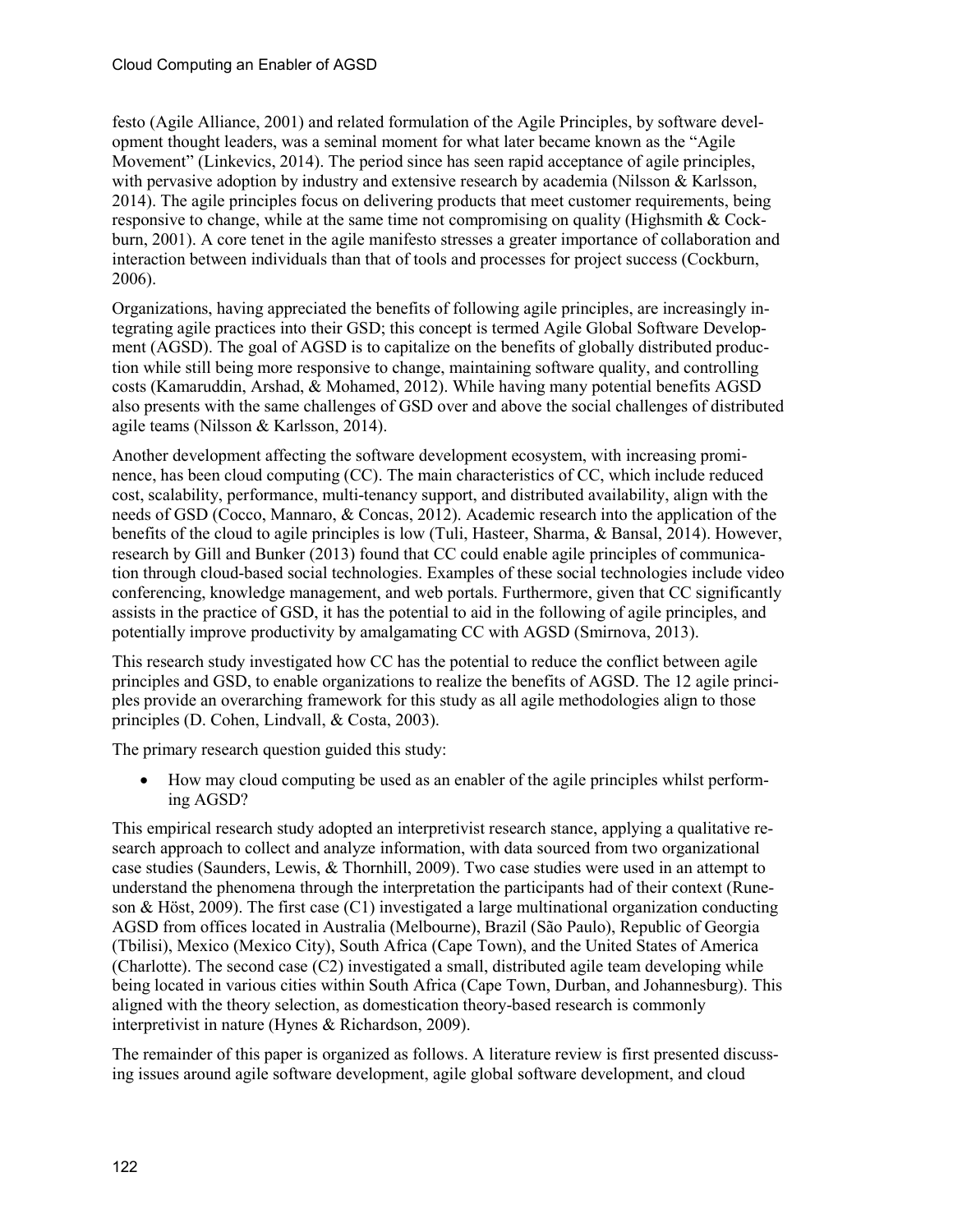computing. The methodology employed for the study is then described, followed by a detailed discussion of the findings. The paper is then concluded.

## **Literature Review**

## *Agile Software Development*

The following sub-sections describe the 12 agile principles and how Scrum, the most popular agile software development methodology, aligns with these principles. The core values of agile software development as listed in the Agile Manifesto relate to concepts that place an emphasis on people interacting and collaborating, and an acknowledgment that requirements will change, and that responding to such changes is important (Agile Alliance, 2001). Williams (2012) found that the agile principles remain as relevant to contemporary agile practitioners as at the signing of the agile manifesto. Table 1 lists the 12 principles that form the basis for agile software development. Each of the principles can be associated with a core value (Highsmith & Cockburn, 2001).

#### **Table 1. The 12 Agile Principles** (Fowler & Highsmith, 2001, p. 35)

- 1. "Our highest priority is to satisfy the customer through the early and continuous delivery of valuable software."
- 2. "Welcome changing requirements, even late in development. Agile processes harness change for the customer's competitive advantage."
- 3. "Deliver working software frequently, from a couple of weeks to a couple of months, with a preference to the shorter timescale."
- 4. "Business people and developers must work together daily throughout the project."
- 5. "Build projects around motivated individuals. Give them the environment and support they need, and trust them to get the job done."
- 6. "The most efficient and effective method of conveying information to and within a development team is a face-to-face conversation."
- 7. "Working software is the primary measure of progress."
- 8. "Agile processes promote sustainable development. The sponsors, developers, and users should be able to maintain a constant pace indefinitely."
- 9. "Continuous attention to technical excellence and good design enhances agility."
- 10. "Simplicity the art of maximizing the amount of work not done is essential."
- 11. "The best architectures, requirements, and designs emerge from self-organizing teams."
- 12. "At regular intervals, the team reflects on how to become more effective, then tunes and adjusts its behavior accordingly."

### **The Scrum methodology**

Agile methodologies are approaches that provide techniques which prescribe processes to assist SDTs in adhering to agile principles (Cockburn, 2006). There are numerous agile software methodologies each underpinned by the agile principles (D. Cohen et al., 2003). However, Scrum is the most widely adopted agile methodology (Azizyan, Magarian, & Kajko-Mattson, 2011; Kim, 2013). The study will thus focus on Scrum as a form of agile software development methodology. Scrum is an agile process framework developed by Ken Schwaber and Jeff Sutherland. Schwaber and Sutherland (2013, p. 3) define Scrum as "A framework within which people can address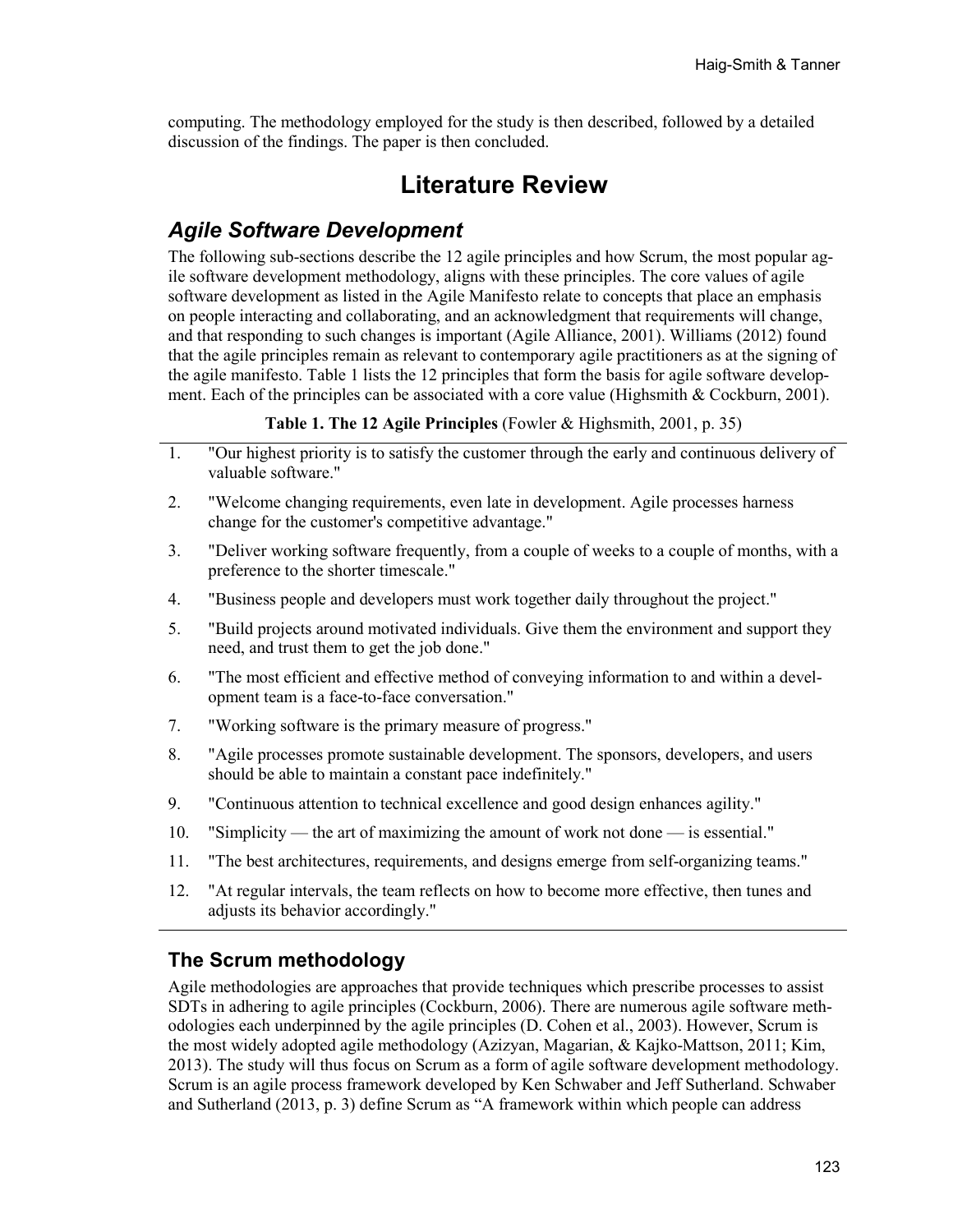complex adaptive problems while productively and creatively delivering products of the highest possible value". Scrum aligns with the agile principles in the follows ways:

#### • **Principle #1: Deliver Value to the Customer**

Scrum aligns with Principle #1, as sprints (iterations) occur with regular frequency, are shorter than a month, and the intended goal of each sprint is a usable and potentially shippable product (Schwaber & Sutherland, 2013).

#### • **Principle #2: Welcome Changing Requirements**

Scrum supports Principle #2 as changes to requirements and priorities are encouraged at various points of the Scrum cycle. Scrum also includes specific events designed to develop and communicate changes. However, Scrum does not permit changes to the sprint goal once a sprint has commenced (Schwaber & Sutherland, 2013).

#### • **Principle #3: Deliver Frequently**

Scrum sprints are time-boxed for less than four weeks, closely aligning with Principle #3.

### • **Principle #4: Business & Developer Collaboration**

The business and development collaboration of Principle #4 of Scrum occurs both informally during a Sprint and at specific meetings (Schwaber & Sutherland, 2013). The role of the product owner creates open communication on requirements as they interface directly with the customer (Kim, 2013; Takkunen, 2014).

#### • **Principle #5: Motivated and Supported Team Members**

Organizations that adopt Scrum also align with Principle #5, as the cross-functional nature of the team requires support from the business to equip the teams appropriately with individuals with the required competencies. An outcome of the function of the scrum master to shelter the team from external influences creates the right environment for developers to focus solely on the tasks of the Scrum team (Darwish, 2014).

### • **Principle #6: Face-to-Face Communication**

Scrum facilitates the face-to-face communication described in principle #6, through the sprint planning, daily scrum, sprint review, and sprint retrospective meetings (Schwaber & Sutherland, 2013).

### • **Principle #7: Working Software Indicates Progress**

Principle #7 aligns with Scrum practices through the sprint review event, where the team is able to demonstrate useable software completed during the sprint, to assess the state of the product backlog (Darwish, 2014).

### • **Principle #8: Sustainable Software Development**

Principle #8 states that the rate of progress should be sustainable and consistent (Fowler & Highsmith, 2001). Significant variance between a sprint velocity and team velocity identifies changes in the rate of progress, prompts the team to investigate and address the cause. Thus, team velocity allows Scrum teams to monitor the consistency of the rate of their progress (Pomar, Calvo-Manzano, Caballero, & Arcilla-Cobián, 2014).

### • **Principle #9: Technical Excellence**

Scrum does not prescribe how software is developed therefore does not mention technical or architectural aspects of Principle #9 (Cockburn, 2006).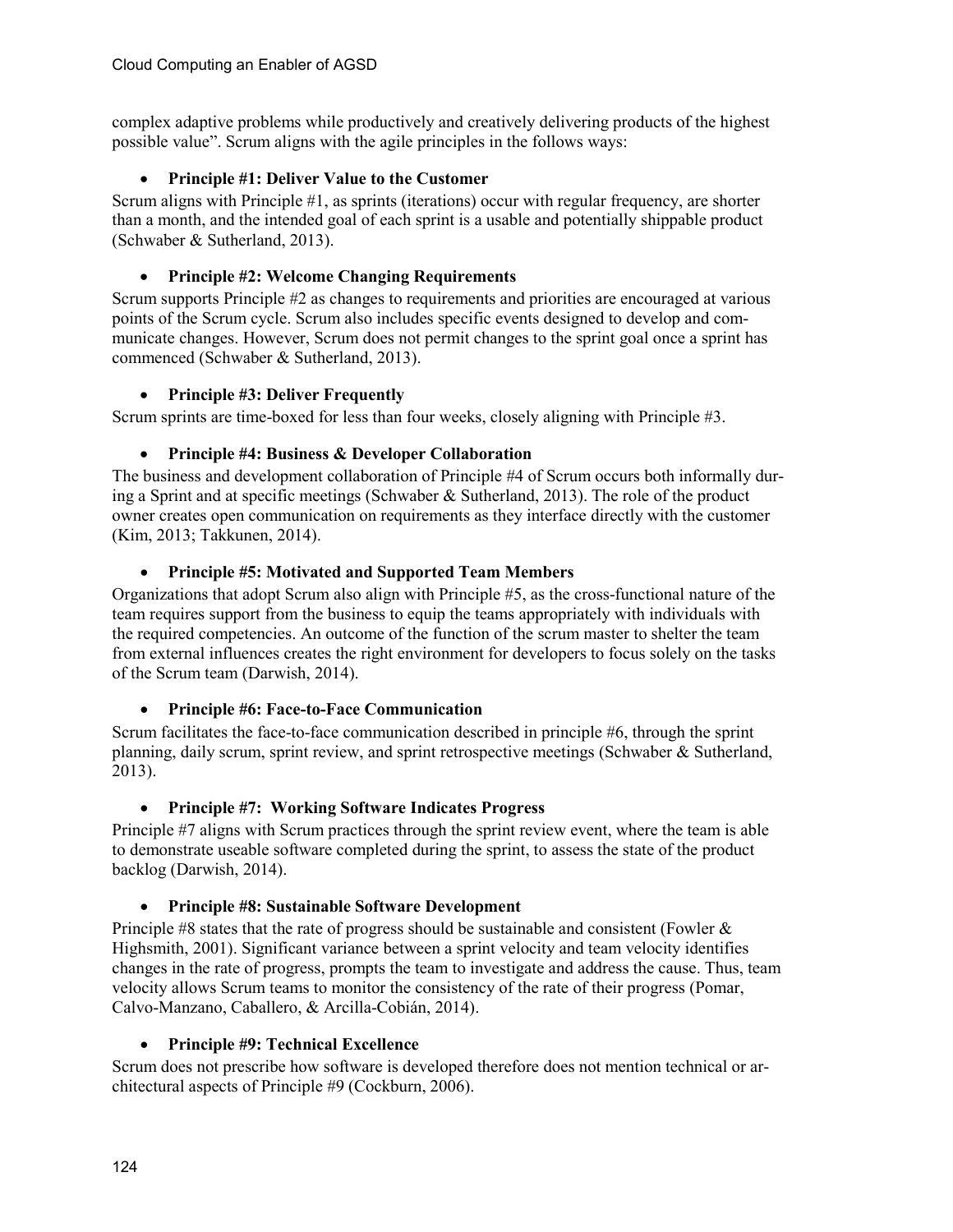#### • **Principle #10: Simplicity**

The design of the Scrum framework aligns with Principle #10. While Scrum is difficult to master it is simple to understand (Schwaber & Sutherland, 2013).

#### • **Principle #11: Self-organizing Teams**

Scrum teams mirror Principle #11, as they are self-organized and the team is autonomous but accountable for decisions made. Scrum does not prescribe how the team should develop the software but emphasizes team and individual accountability. This is reflected in the selforganizing nature of Scrum teams who collectively decide how best to complete project tasks (Cockburn, 2006).

#### • **Principle #12: Continuously Adapt and Improve**

The sprint review of Scrum fully aligns to Principle #12. Scrum also instills a culture of improvement, evidenced by every Scrum event being an opportunity to optimize and improve (Schwaber & Sutherland, 2013). The coaching function of the scrum master also aligns with the goal of individual and team effectiveness.

## *Agile Global Software Development*

Organizations are increasingly coupling agile practices with GSD with the intended purpose of realizing the competitive advantage of developing software globally. However, AGSD poses both technical and social challenges for organizations due to the distributed nature of the software teams collaborating on projects (Nilsson & Karlsson, 2014) as well as to the application of the agile principles (Kamaruddin et al., 2012). Table 2 provides a mapping of the AGSD challenges affecting the application of the agile principles. As demonstrated in Table 2, three agile principles most affected in the AGSD context are Principle #6, Principle #5, and Principle #4. It is plausible that negatively affecting communication, collaboration, and SDT motivation could also negatively influence the value generated from developed software.

| <b>AGSD</b> Challenge                 | P <sub>1</sub> | P <sub>2</sub> | P <sub>3</sub> | <b>P4</b> | <b>P5</b> | P <sub>6</sub> | P <sub>7</sub> | P8 | P <sub>9</sub> | P <sub>10</sub> | P <sub>12</sub> |
|---------------------------------------|----------------|----------------|----------------|-----------|-----------|----------------|----------------|----|----------------|-----------------|-----------------|
| Lack of customer involvement          |                |                |                |           |           |                |                |    |                |                 |                 |
| <b>Bandwidth limitations</b>          |                |                |                |           |           |                |                |    |                |                 |                 |
| Cultural differences                  |                |                |                |           |           |                |                |    |                |                 |                 |
| Different project background          |                |                |                |           |           |                |                |    |                |                 |                 |
| Different working hours               |                |                |                |           |           |                |                |    |                |                 |                 |
| High communication costs              |                |                |                |           |           |                |                |    |                |                 |                 |
| Inadequate tool support               |                |                |                |           |           |                |                |    |                |                 |                 |
| Lack of commitment                    |                |                |                |           |           |                |                |    |                |                 |                 |
| Lack of frequent face-to-face contact |                |                |                |           |           |                |                |    |                |                 |                 |
| Lack of trust                         |                |                |                |           |           |                |                |    |                |                 |                 |
| Language differences                  |                |                |                |           |           |                |                |    |                |                 |                 |
| Miscommunication of requirements      |                |                |                |           |           |                |                |    |                |                 |                 |
| Poor Communication Infrastructure     |                |                |                |           |           |                |                |    |                |                 |                 |

| Table 2. AGSD Challenges Impact on Agile Principles (Beck et al., 2001; Kamaruddin et al., 2012) |  |  |  |  |
|--------------------------------------------------------------------------------------------------|--|--|--|--|
|--------------------------------------------------------------------------------------------------|--|--|--|--|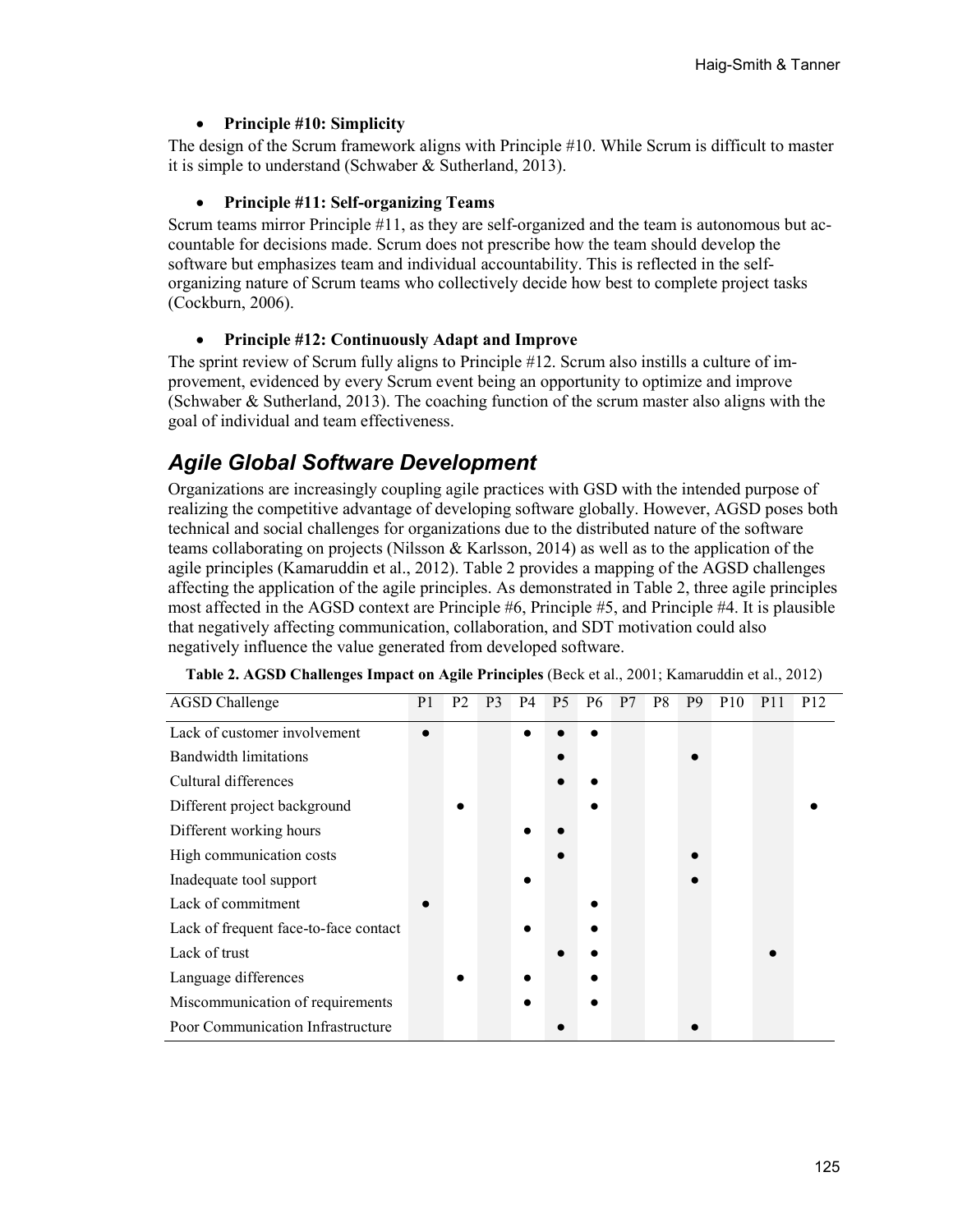# *Cloud Computing*

The National Institute of Standards and Technology (NIST) defines CC as "… a model for enabling ubiquitous, convenient, on-demand network access to a shared pool of configurable computing resources (e.g., networks, servers, storage, applications, and services) that can be rapidly provisioned and released with minimal management effort or service provider interaction." (Mell & Grance, 2011, p. 2). The model comprises Infrastructure as a Service (IaaS), Platform as a Service (PaaS), and Software as a Service (SaaS) (Mell & Grance, 2011). Despite some challenges, the use of cloud-integrated tools and platforms have been proven to increase cost effectiveness and aid enterprises throughout the Software Development Life Cycle (SDLC) by allowing developers to focus more on building software with minimal impedance (Al-qadhi & Keung, 2014). Cloud services specifically IaaS, PaaS, and SaaS support AGSD.

IaaS consumers have access to virtualized servers and network accessible infrastructure hosted by the Cloud Service Provider (CSP) (Liu et al., 2012). IaaS supports software development through virtualization, allowing the provisioning of servers based on the demand of the project. This enables project teams to work in parallel, minimizing parallel work streams conflicting for resources (Mwansa & Mnkandla, 2014).

PaaS offers cloud consumers the ability to use frameworks and other software on preconfigured instances, provisioned and hosted by CSP (Liu et al., 2012). Standardized instances of virtual services with preinstalled and configured software assist in the SDLC process of custom-built software, through the rapid availability of new clean instances (Schneider & Sunyaev, 2014). Examples of PaaS include Cloud Foundry, Google App Engine, Heroku, and Microsoft Windows Azure (B. Cohen, 2013).

SaaS users include system administrators and end users within organizations, as well as individual users who consume the software directly from a CSP (Kavis, 2014). Users access SaaS services via a thin client (Jula, Sundararajan, & Othman, 2014). SaaS examples include Google Apps, Microsoft 365, and Salesforce (Al-qadhi & Keung, 2014). SaaS supports development in several ways (Al-qadhi & Keung, 2014; Schneider & Sunyaev, 2014). Firstly, SaaS provides a delivery platform for software development with global access to users that have access to the Internet. Secondly, updating software happens at the server, limiting disruption to clients and can eliminate issues related to legacy versions of the software. Thirdly, software developers can use APIs delivered through SaaS, to integrate as a component of their software, promoting code reuse and standardization, in addition to being a potential source of revenue for the API provider. Fourthly, SaaS protects the income stream for software development producers by lowering the risk of software piracy, as SaaS supports the ability to enforce a pay per use fee model.

# *Cloud as an Enabler of AGSD*

The IaaS and PaaS layers of CC assist agile development teams in delivering value two ways (Dumbre, Senthil, & Ghag, 2011). Firstly, the rapid provisioning of environments through virtualization saves the Scrum team both time and effort in setting up the development environment. Secondly, cloud interfaces facilitate the deployment of software and environments, directly with the developer's Integrated Development Environment (IDE), reducing the need for assistance from outside the Scrum team.

SaaS provides a delivery platform for cloud-based agile management software tools that provide similar functionality as physical Scrum boards; examples include JIRA, Mingle, Rally, Scrum-Works, Trac, VersionOne, and XPlanner (Azizyan et al., 2011). These tools provide benefits to AGSD teams in four ways (Tuli et al., 2014). Firstly, being cloud based, the tools are globally accessible to the whole AGSD team, providing a single source of information across the whole team. Secondly, the tools are readily available. Thirdly, they do not require internal development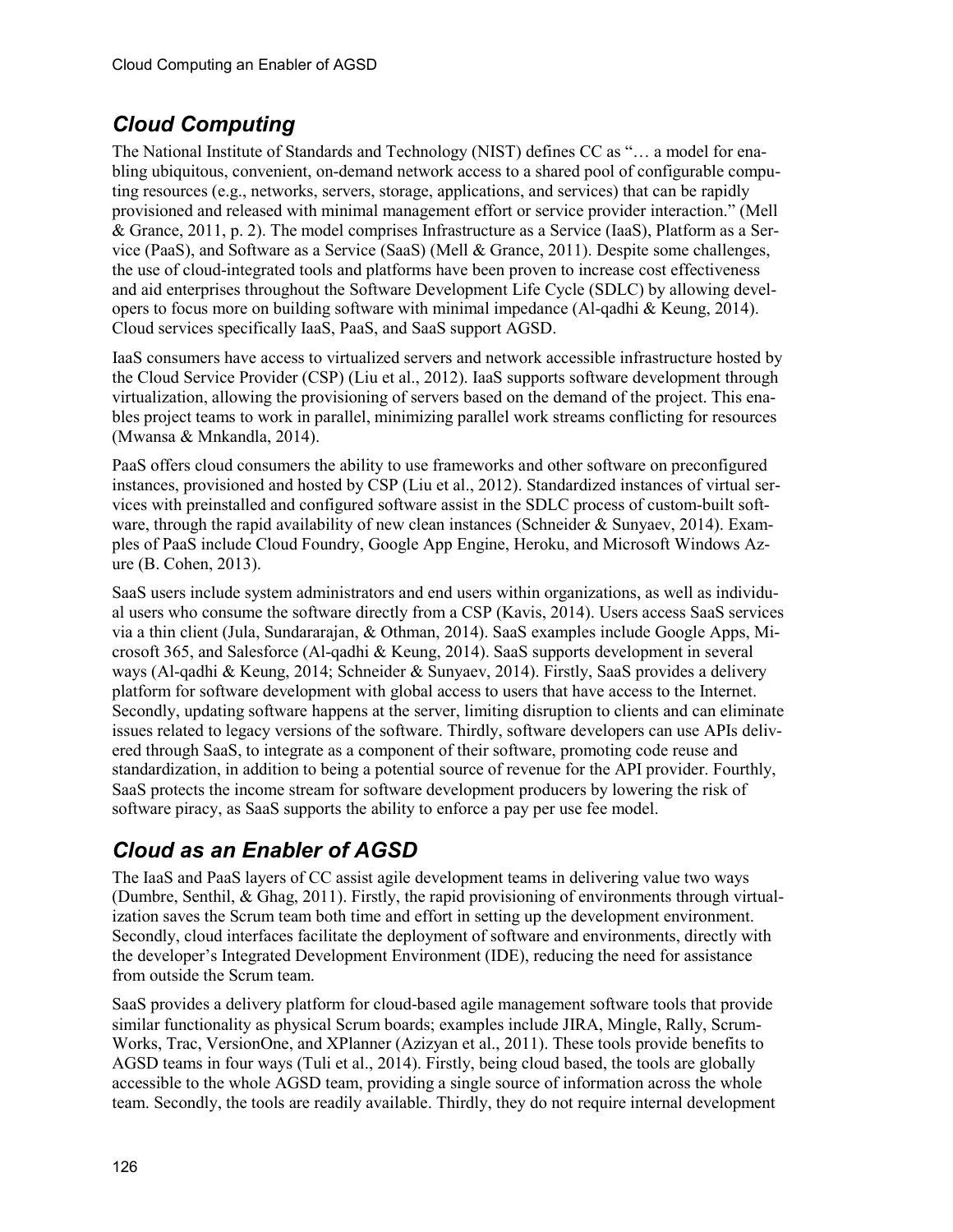and deployment. Fourthly, the tools have the ability to scale, as adding new users does not degrade performance.

### **Reduced feedback latency**

Agile software development relies on frequent feedback between developers and business users (Wang, 2011). CC reduces the time and effort to test and deploy software, thereby reducing the latency between completing development and receiving feedback on software errors, improving productivity by product owners and users (Guha & Al-Dabass, 2010). The deployment mechanisms supported by CC enable continuous integration. Continuous and frequent code deployment within a sprint enables product owners and stakeholders to review work done during a sprint and take corrective action mid-sprint. This allows developers to confirm and realign their understanding of the requirements as early as possible, eliminating wasted effort (Wang, 2011).

The Sprint review is an important agile practice where software developers provide feedback to the product owners and other stakeholders, through demonstration of functionality developed during the sprint, in line with Principle #7 (Schwaber & Sutherland, 2013). Deploying software that is globally accessible allows stakeholders of the project to review the code, regardless of their location (Dumbre et al., 2011). In instances of large temporal distances and teams are unable to meet simultaneously, the environment used for the review and code can remain active until all relevant team members have reviewed and provided feedback. This is possible as cloud environments are not limited in the same ways as physical servers. Once testing has concluded the environment can be decommissioned (Hossain, Bannerman, & Jeffery, 2011). While the potential for software bugs remain, there is a reduced possibility of failure due to the software running on a CC platform (Wang, 2011). This cultivates trust between the business stakeholders and developers as environment instability has the potential to create incorrect perceptions of poor software development practices (Cockburn, 2006; Schwaber & Sutherland, 2013).

### **Collaboration**

The agile principles stress the importance of frequent collaboration and communication (Schwaber & Sutherland, 2013). Esbensen et al. (2014) found that frequent informal communication between AGSD team members across distributed locations creates a sense of team unity and reduced the time to resolve issues. The most commonly used collaboration technologies were calendars, email, instant messaging, screen sharing, shared document spaces, social media, source code environments, telephones, and video conferencing. These collaboration technologies are supported by CC or have cloud-based equivalents; however, CC has the benefits of reduced cost and pervasive availability (Esbensen et al., 2014; Gill & Bunker, 2013).

CC nurtures accountability, transparency, simplicity and trust emphasized in Scrum (Jula et al., 2014; Schwaber & Sutherland, 2013). By capturing information electronically using cloud-based tools, the entire team has access to the same information, eliminating delays or stale information. CC supports high levels of automation, reducing the need to capture information manually as in the case of code commits to a source repository, automated builds, and the results of automated tests (Schwaber & Sutherland, 2013).

### **Source code management**

Source code repository software facilitates source code management, with the primary functions being to store, version, and prevent loss of source code and configuration files; they are essential tools for developer collaboration (Amin, Hasab, & Faraahi, 2014). Cloud-based software code repositories enable AGSD teams to distribute and integrate project files globally and help identify code changes with each check-in submission. SaaS code management products include Code Spaces, GitHub, GoogleCode, SourceForge, and Unfuddle (Fuggetta, Nitto, & Milano, 2014;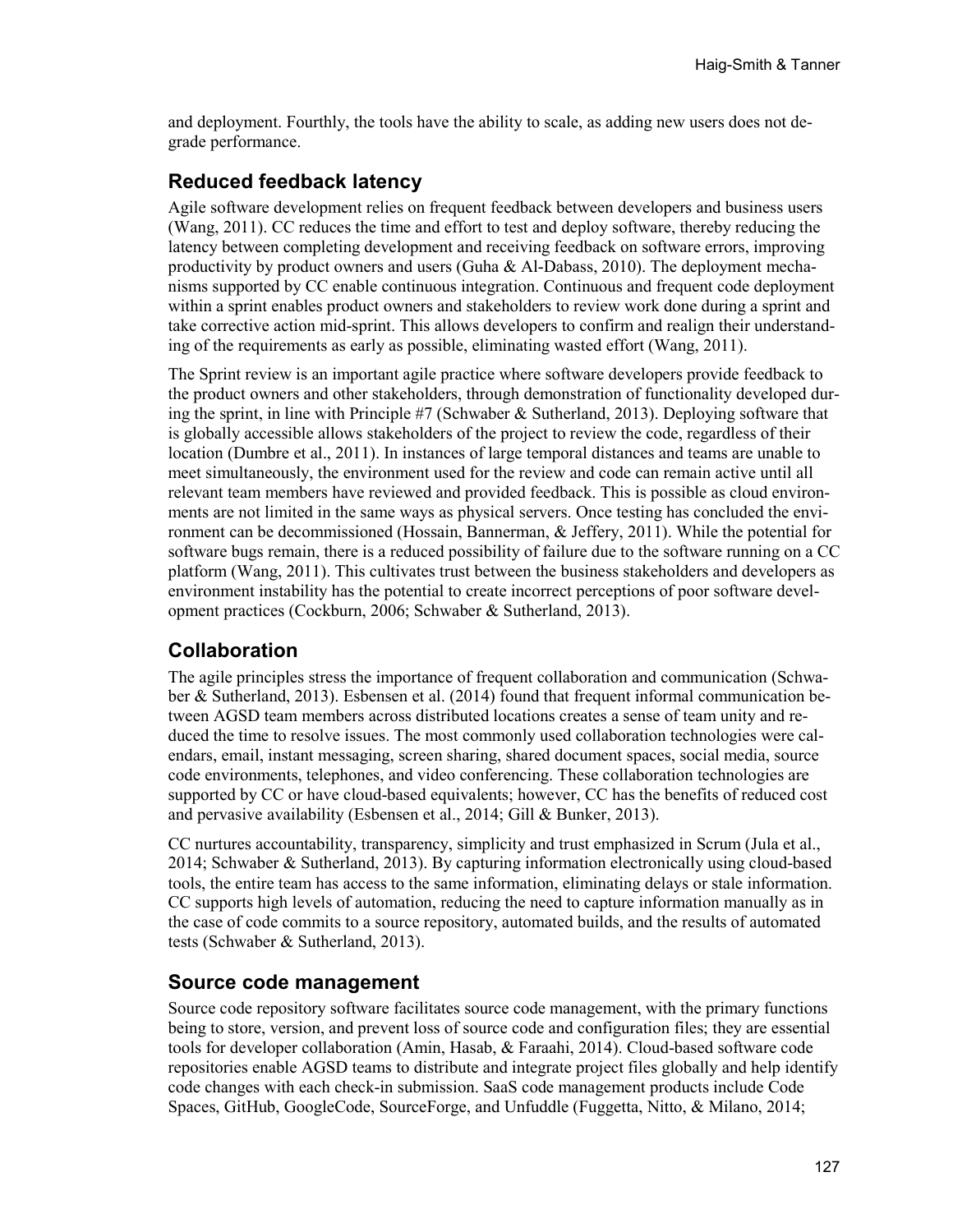Pulkkinen, 2013). Examples of PaaS products with integrated code management include Heroku, Engine Yard, Windows Azure, Google App Engine, and Force.com (B. Cohen, 2013). Cloudbased code management systems promote transparency as all team members can inspect the history of each file, identifying which sections have been changed, when, why, and by whom (Pulkkinen, 2013). This transparency allows organizations performing AGSD to enforce uniform coding standards across an organizational code base, and assist in problem-solving and knowledge transfer (Fuggetta et al., 2014; Pulkkinen, 2013; Wang, 2011).

## **Automation**

Automation of continuous integration is one way that CC can reduce the feedback cycle. Continuous integration is a practice endorsed by agile software development (Cockburn, 2006). The process requires source code management where every team member commits their changes to a centralized repository every time a new change or a task is completed (Pulkkinen, 2013). Continuous integration is a complex, time-consuming, and resource-intensive process. The process includes the committing of source code to a central repository, building the software from the integrated source code, running automated tests on the software (including performance testing), and deploying the software. PaaS can provide this requisite scalable resourcing by its ability to provide computing resources as required (Pulkkinen, 2013)

## **Uniform development environments**

AGSD projects that do not make the whole environment available to the entire SDT run the risk of significant integration problems once insourced or outsourced software is integrated or deployed with onsite systems. To minimize this risk, internal software teams that are outsourcing software development work must first assess their software environments for portability, identifying all the related dependencies and configuration. Portability issues may require tactical projects to change the code base prior to outsourcing the software development (Stankov & Datsenka, 2010). PaaS can support uniformity between teams in two ways. Firstly, PaaS environments are accessible through the Internet, resulting in all team members having access to the same or identical instances of the development environments (Stankov & Datsenka, 2010). Secondly, certain PaaS platforms are able to deliver development tools such as IDEs as a service, thereby eliminating the need to install and configure an IDE (Ghohandizi, 2014).

# **Theoretical Framework**

Domestication theory is an approach concerned with the understanding of the adoption and use of technology within households and institutions. The theory is concerned with practical, temporal, and the socio-cultural aspects associated with a technology and covers the pre and post-adoption stages of a particular technology (Haddon, 2006). The theory was initially proposed for understanding the adoption and use of media technology within the context of a household. However, it has also been used to understand the appropriation of technology by other entities such as educational institutions, businesses, and other groups (Chigona, Chigona, Kayongo, & Kausa, 2010; Harwood, 2011; Hynes & Richardson, 2009; Sandtrø, 2012). Prior domestication studies have mostly been related to technology associated with a physical device such as motor vehicles, televisions, laptops, and mobile devices (Brussel, 2013; Haddon, 2006; Harwood, 2011; Hynes & Richardson, 2009). However, there are examples of the use of domestication theory for nonphysical technology such as Virtual Learning Environments (VLE) (Sandtrø, 2012). Consequently, it is appropriate to assume that domestication theory would be relevant to the understanding of how CC is used in AGSD.

The domestication process covers four non-discrete phases or dimensions: commodification, objectification, incorporation, and conversion (Chigona et al., 2010; Haddon, 2007). Domestication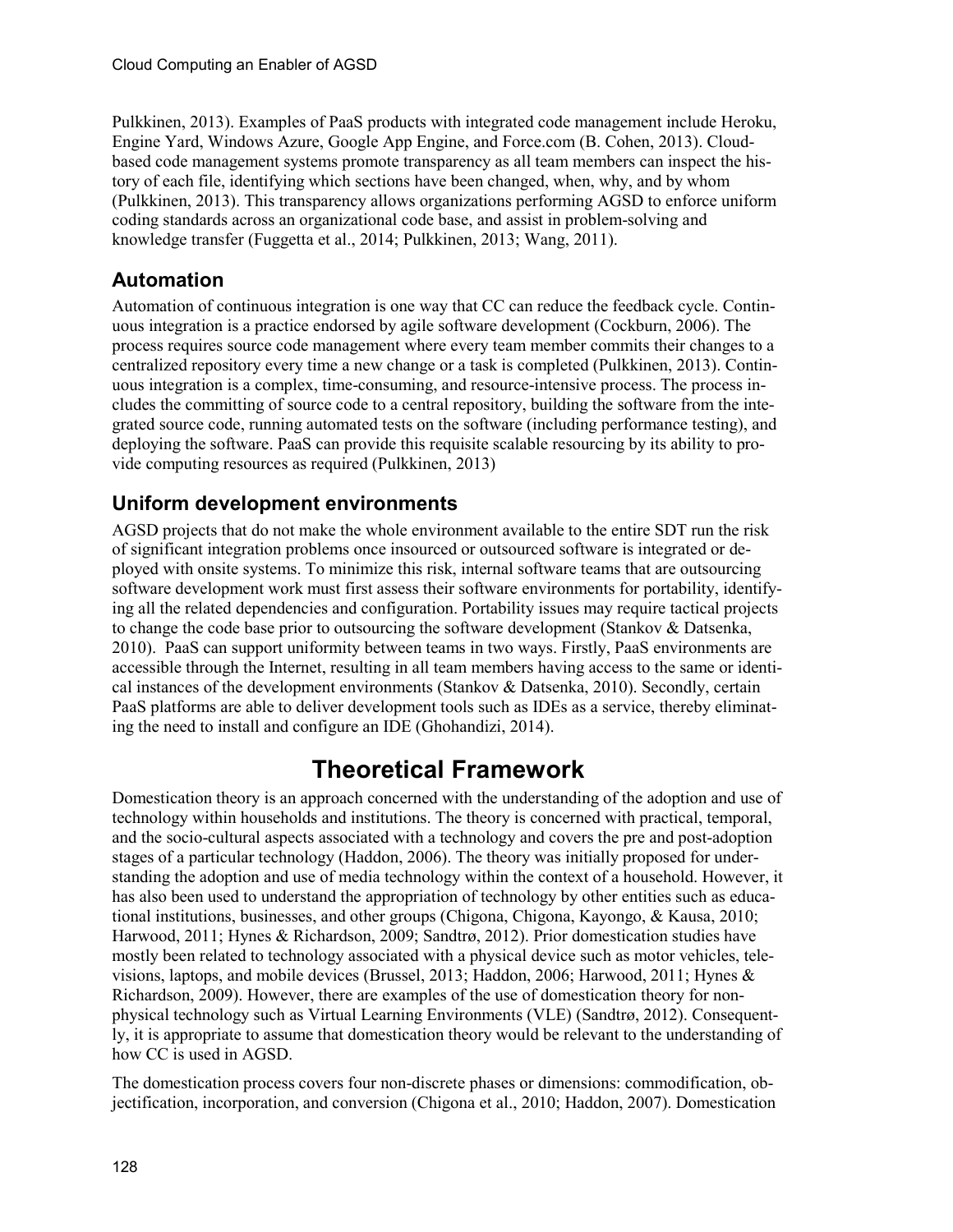theory was used because the framework describes and analyzes the processes of user acceptance, rejection, use, and integration of technology into the routine activities of individuals or organizations (Lee, Smith-Jackson, & Kwon, 2009). The use of the four phases or dimensions of domestication theory as an explanatory framework promoted an understanding of the process of cloud technology adoption and use within an organization. This assisted in understanding how CC enables the application of the agile principles within an AGSD context. The domestication phases provided a structure upon which to base the interview questions, in addition, the thematic analysis of the data. The subsections that follow discuss the four phases of domestication theory.

## *Commodification*

The commodification phase focuses on the process undertaken for the consumer to possess a particular technology and is also referred to as "appropriation" by some researchers (Bakardijeva et al., 2006). Both potential and actual consumers begin to develop mental images of the usability and functionality of the technology as they evaluate the technology based on their needs (Hynes & Richardson, 2009). This phase pertains to the route followed for a specific technology, from the point of marketing of a product to the user, as well as to the user's motives for approaching the technology (Lee et al., 2009).

## *Objectification*

The objectification phase covers the point at which a particular technology has been acquired. In this phase the consumers begin to decide on the meaning the technology has and in what aspect of their lives it inhabits (Haddon, 2006). However, possession of the technology does not imply its acceptance by the consumer (Hynes & Richardson, 2009).

## *Incorporation*

Incorporation is the phase focusing on the point where the use of the technology becomes routine and forms part of the consumer's regular activities, both informally - by way of routines - and formally as part of a defined procedure (Chigona et al., 2010). Consumers acquire technology with specific functionality and applications in mind. The incorporation phase also covers the usability aspects of the technology for the consumer, as some technologies may not align with required functionality or routines of particular consumers (Lee et al., 2009).

## *Conversion*

In the conversion phase, consumers show the adoption of the technology by sharing their experience of the technology with others (Chigona et al., 2010). While still using and being reliant on the technology, the consumer no longer consciously thinks about the technology. Having mastered the technology, the consumer may also begin adapting the use of the technology in ways different to the original intentions of the designers and marketers (Haddon, 2006; Lee et al., 2009).

# **Methodology**

The research design for this case study aligns with the steps described by Voss, Tsikriktsis, and Frohlich (2002)*,* namely, (1) Development of the research framework, constructs, and questions, (2) Case selection, (3) Research instruments and protocols selection, (4) Ensuring Reliability and Validity and (5) Data Analysis. The research followed a deductive approach, as it used domestication theory as a theoretical lens. The research adopted an interpretivist research stance to the phenomena, aligning with the qualitative research method (Runeson  $\&$  Höst, 2009). This aligns with the theory selection, as domestication theory-based research is commonly interpretivist in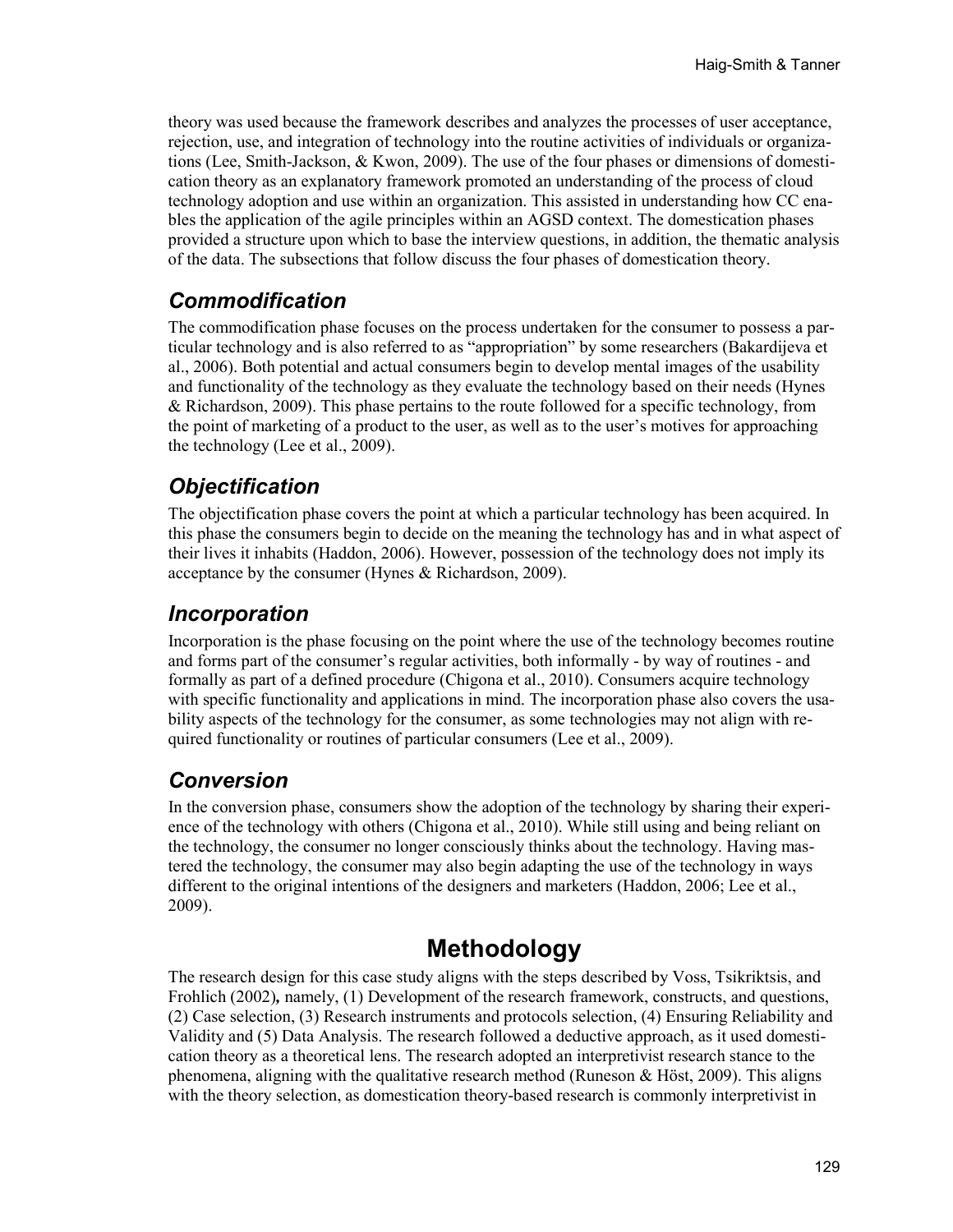nature (Hynes & Richardson, 2009). The research study was empirical, applying a qualitative research approach to collect and analyze information, which comprised two case studies (C1 and C2) (Saunders et al., 2009).

The first case study (C1) focused on a software project completed by a multi-national organization with 17 globally distributed offices. The organization provides global trade management solution to manage the export and import of goods. The project entailed the development and delivery of a bespoke trade integration system that complied with the Brazilian Customs authority. Table 3 lists the participants that were interviewed for C1. Software development to deliver these requirements occurred at four office locations: USA, Australia, Brazil, Mexico, and South Africa. Business analysts and client service managers are also globally distributed. The SDTs follow the Scrum development methodology.

| Respondent Pseudonym | Job Title                               |
|----------------------|-----------------------------------------|
| C <sub>1.C</sub>     | Technical Director/Enterprise Architect |
| C <sub>1</sub> M     | Project Manager                         |
| C <sub>1</sub> .R    | <b>Product Owner/Business Analyst</b>   |

|  | <b>Table 3: Case 1 Interview Participants</b> |
|--|-----------------------------------------------|
|  |                                               |

The second case study (C2) was conducted in a small South African, software development company with developers operating from Cape Town, Durban, and Johannesburg. C2 is a Microsoft Solution Provider, with Gold Partner certifications in application development and application integration. C2 provides software development resourcing, consulting services, and bespoke software solutions on the web and mobile platforms. The software development methodology used is Kanban. The organization does not have formal offices, and developers work from home or onsite at client offices. The selection of C2 was because of how different it is when compared with C1. C2 did not have to contend with different time zones, language differences within the SDT, nor international operations. The small size relative to C1 allows the organization to be more responsive to change than C1. The embedded case takes the form of a single software project for a time tracking and resource management solution for internal consumption and as a SaaS product for customers. Table 4 lists the participants that were interviewed for C2 using respondent pseudonyms to protect their identities at the time of the interview.

| Respondent Pseudonym | Job Title                      |
|----------------------|--------------------------------|
| C2.W                 | Director/Technology Specialist |
| C2P                  | Software Developer             |

**Table 4: Case 2 Interview Participants**

## **Data collection**

Case research typically employs multiple data collection methods, that include interviews, observations, archival data, documents, and physical artifacts (Benbasat, Goldstein, & Mead, 1987). The primary data sources were semi-interviews and direct observation. The interview questions comprised four sections, structured as described in Table 5.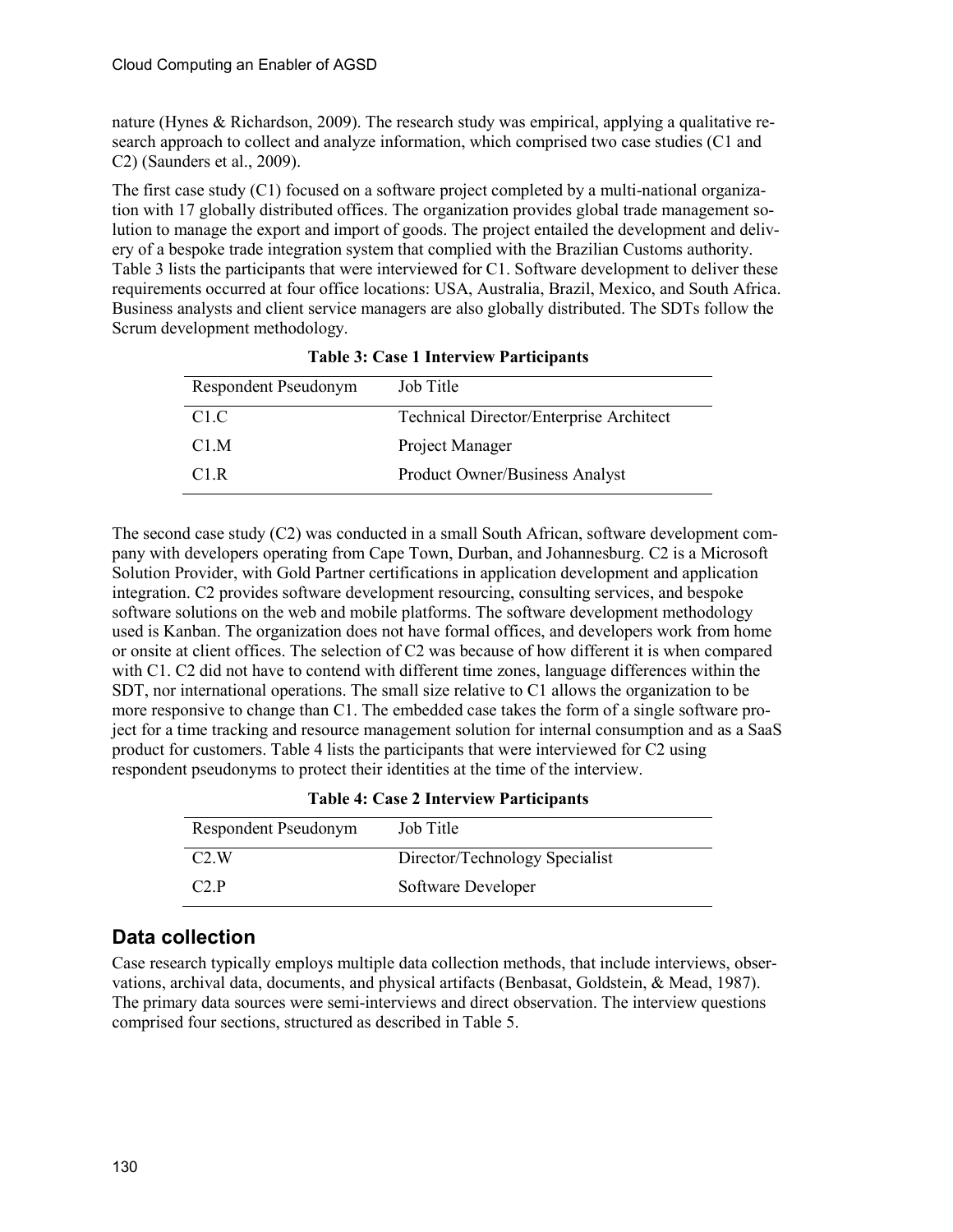| Section | Description                                                                                                  |
|---------|--------------------------------------------------------------------------------------------------------------|
| One     | Global software development processes performed within the organization.                                     |
| Two     | Alignment of software development practices to the agile principles.                                         |
| Three   | The pre and post adoption of CC for use within the software development practic-<br>es of the organization.  |
| Four    | Open-ended: where the respondent was asked to suggest other ways that CC can<br>enable the agile principles. |

#### **Table 5: Interview Questions Sections**

Direct observation takes the form of documenting actions of participants in the context of the environment under investigation (Yin, 2009). For this research study, direct observation included the demonstration of the tools used in relation to the study. Secondary sources related to the case included documentation related to meeting minutes, emails, instant messaging (IM) conversations, project artifacts, context diagrams of solutions, and configuration files (Benbasat et al., 1987; Yin, 2009). The primary secondary sources were the websites of the case organizations, as they created background and context to case organizations.

### **Data analysis**

NVivo is software designed to support qualitative and mixed methods research, designed to handle non-numeric data such as interviews, open-ended survey responses, literature reviews, and web content (Runeson & Höst, 2009; Yin, 2009). The researcher used NVivo software to aid in the thematic analysis of the data. The analysis followed similar steps to those described by Yin (2009). The process was highly iterative; the actual steps performed were as follows:

- 1. Each interview was transcribed using NVivo.
- 2. Additional sources such as marketing material and web pages relating to the cases were also ingested into NVivo.
- 3. Initial set themes corresponding to domestication theory, agile principles, and AGSD related concepts were created.
- 4. Each theme was created in NVivo as a node.
- 5. Sub-nodes were also created to refine each theme.
- 6. Interview responses were then mapped to the corresponding themes.
- 7. Word frequency and text queries were also used to identify new themes.
- 8. The initial themes were then grouped and refined through several iterations, using Microsoft Excel.
- 9. The themes were then mapped to research questions.
- 10. The relationships were also created between themes that allowed for the formulation of conclusions.

# **Findings**

This section discusses the findings derived from the deductive thematic analysis process. To reduce duplication and structure the findings the 12 agile principles have been grouped into three categories of communication and collaboration, technical excellence, and frequent delivery.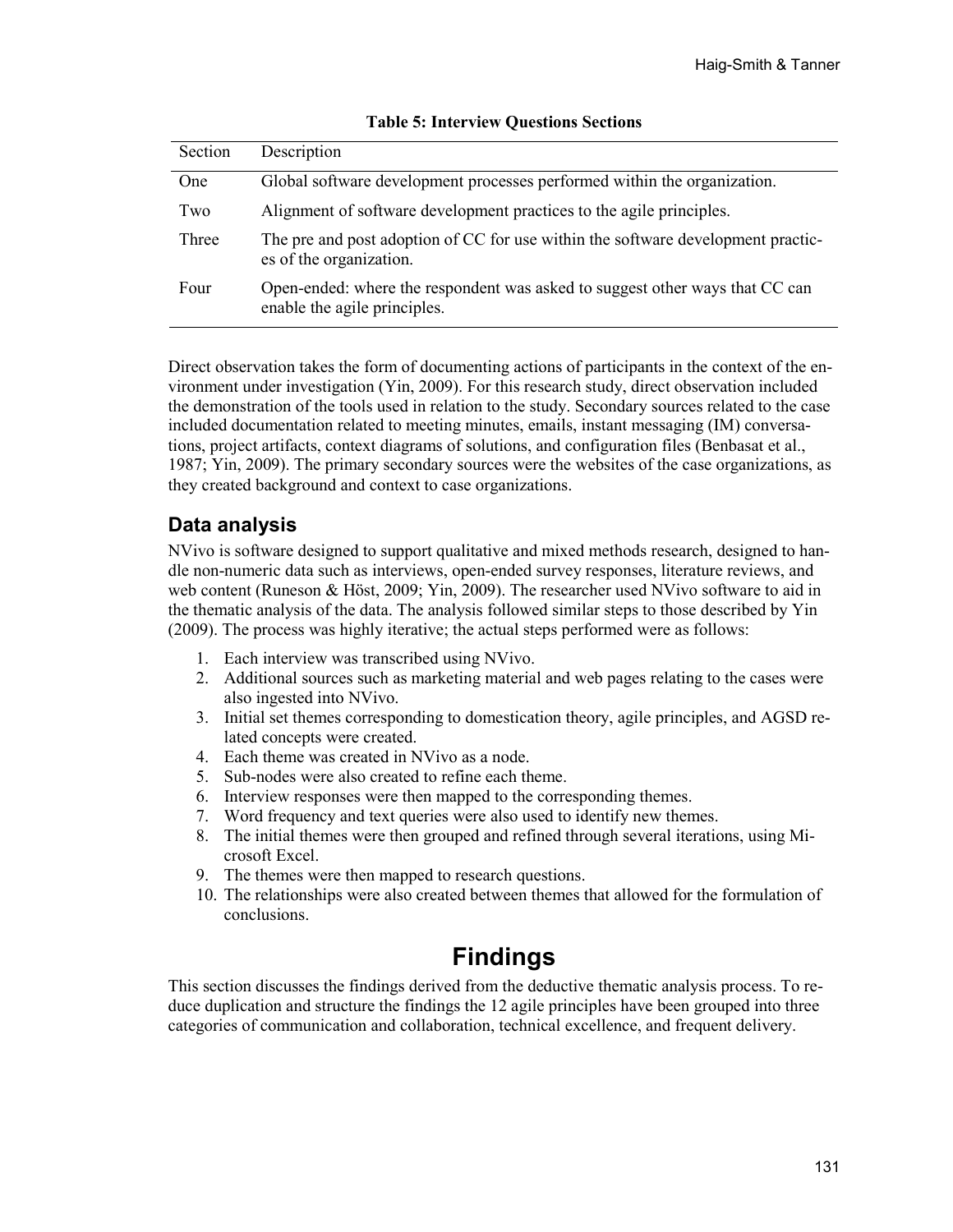## *Communication and Collaboration*

This section provides an overview of findings of how CC enabled AGSD teams to adhere to the agile principles that relate to collaboration, communication, support of the team, and process improvement.

## **Business & SDT collaboration**

Business users and customers are part of the project team and CC enables the collaboration of business and developers. For example, using agile management software exposed through SaaS eliminates the need for specialized tools, and access can be granted to project stakeholders, who would have been unable to access the information due to firewall restrictions. This potentially increases the level of transparency − and possibly trust − as business users can see the status and track the progress of activities through the project. Project administration is further reduced if other software used on the project, such as IDEs, is also integrated with the agile software. This is supported by C1, as covered in the following extract of a conversation between C1.C on the need for a single tool to manage an agile project:

*When you want to work with your customers, you want them to use the same tool, they might not see the same content as you. Most of these tools allow you to link issues together. I can have certain product codes under which the customer can log issues. Then I can link those issues to internal trackable issues, which they can't see, but you want that traceability at the end of the day and you can't do that when you've got two tools because then a human being must do the traceability link. Issue 500 over here and the customer system is now issue 200 here and everything that happens here must be filtered back here again (C1.C).*

## **Face-to-face communication**

Whilst principle six stresses that face-to-face, communication is the preferred way for the SDT to communicate, it is not always possible in an AGSD context. However, frequent communication between team members is essential and cloud-based software such as email, IM, screen sharing, shared document spaces, and video conferencing aids communication. Each of these tools has a proper use and teams may need to use more than one communication channel to be correctly understood. The frequent communication also allows individuals to feel they are part of a team, which in turn supports agile principle five. This is supported by the following extracts:

*There was a Skype group that has been setup since the day I joined and it is still going strong.… Slack came around the thing that I liked about Slack was the fact that you could paste different type of content in it. It would actually render images and links and is searchable. Whereas Skype's chat history is not that usable and easily accessible (C2.P).* 

*Communication is on the phone, IM and email. That's pretty much it. Also often do a secure meeting with them, it is like WebX you basically setup a secure meeting, view their desktop and they will do a demonstration of what they are busy working on this is what they have a question on. And then obviously I can take control of the desktop and I just click around and show them that is how what I mean. So I think that is something, what is nice about talking to guys here is you can get up and draw on the whiteboard and say this is what I mean. Where is it a bit more difficult to convey that in a medium where you don't have complete artistic freedom and go I want this change moved over there and all that sort of stuff. You kind of got to highlight it and say "I want this changed to here and more of a, you have to really outline something quite well." (C1.R).*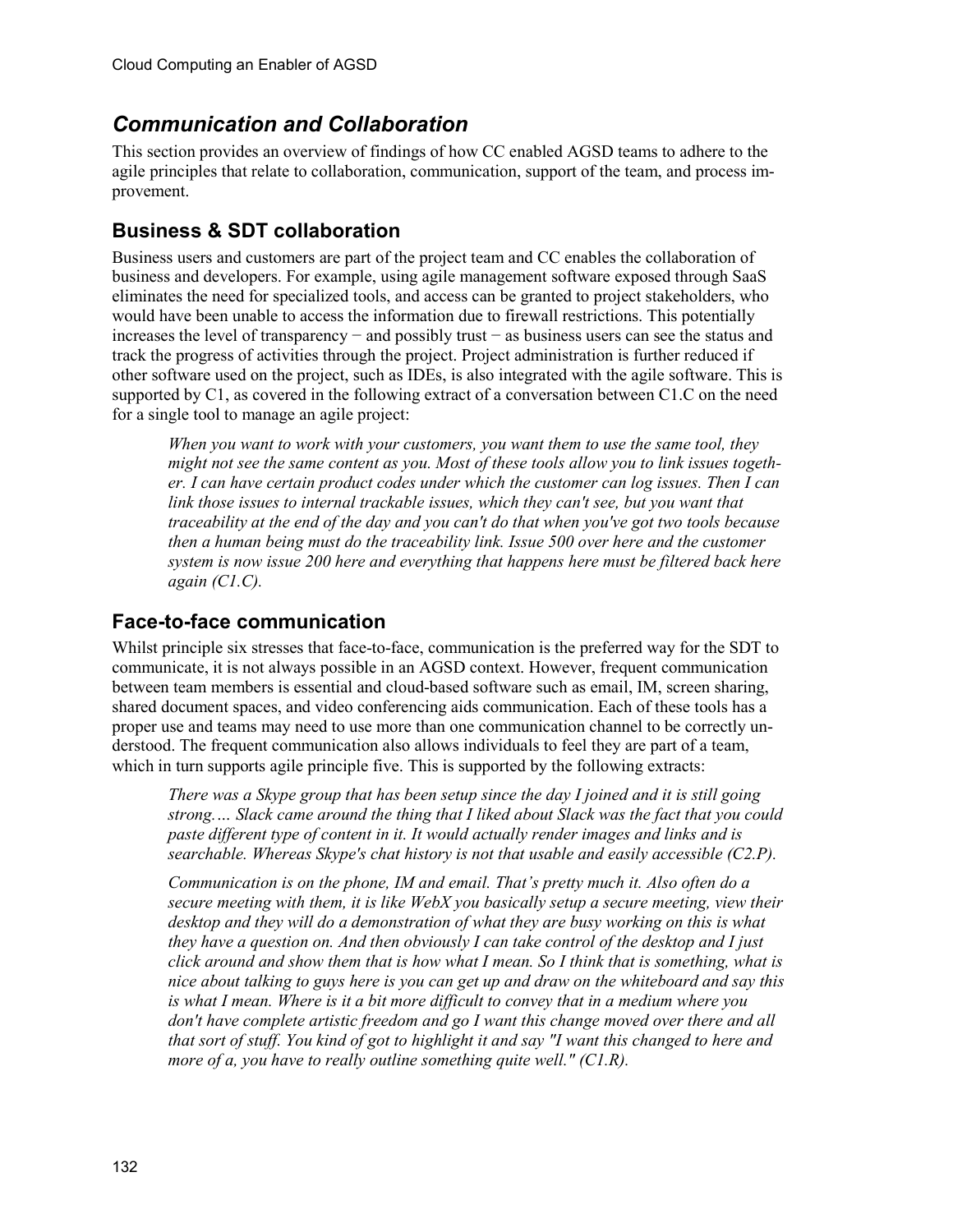### **Motivated team members using the right environment**

The three service models of CC support principle five in an AGSD context as they provide the SDT with the right computing resources upon which to develop and reduce the latency between assigning an AGSD team to a project and the SDT performing tasks that are directly related to producing value from the first iteration. In C1, the private cloud provides uniform software environments required for development and testing. Creating virtual servers or a pristine virtual machine (VM) for a developer is a routine activity, as shown in the following extract:

*We send an email out to IT I think and they have templates within the virtualization environment where they select a template they want and it spins up in about five minutes. They will assign us a Partner ID, which will be for development or like a new project. Like our one's 2042 and 2040 which is for the development team (C1.M).*

Security restrictions are in place to prevent developers from copying any text or file data off their development image. C1.R expressed a level of frustration with the security restrictions. C1.R also voiced a consensus view that the primary motivation for the way the PaaS environment was implemented was to enforce security controls and that the ease of maintenance and rapidly available clean development machine instances were unintended benefits.

*The whole VM Ware thing is nice from … I think where they can apply patches and changes as needed to, but I don't think that is their intent. I think their intent was source code safety like C1.C said, even if you steal the whole source code base you're not going to get to roll it out … So what is the real point? The VMs are locked down so you can't copy anything off of the VM unless you do a request to copy a file and then the request goes via the development manager. So the Development Manager will say, "You are trying to copy source code off of your VM. You are not allowed to that, but you can copy a pre-built file." For instance he needs deploy or something, they are very careful (C1.R).*

### **Self-organizing teams**

Agile principle eleven stresses team accountability for the outcome of a project and trust in the team to make the best decisions possible (Kim, 2013; Schwaber & Sutherland, 2013; Takkunen, 2014). CC can potentially promote this by allowing the SDT to collaborate and express themselves using various tools. Trust in an AGSD context can be built through the SDT delivering consistently. Cloud-based agile management software can be used to track the current progress of an SDT as well as their progress over time. Transparency is achieved through the tracking of each team member's contribution. In C1, extensive use was made of Team Foundation Server (TFS) for source code management, agile project management, and real-time tracking of progress made by individuals working on each requirement, as evidenced by the following extract:

*I can also then see [what has been done] because I have added the requirement to TFS and then I can see when they are actually checking-in against that requirement. So, I can see if they are making progress or not (C1.R).*

To become truly efficient, AGSD teams must overcome cultural issues that lead to fear and build trust between all team members. Cloud communication tools could be used to build relationships between team members and make all team members feel safe within the team. By example in C1, the product owner described the fear-based reluctance of members of his team to seek further clarity on particular requirements they did not understand. C1.M added that they intended using video conferencing to improve relationships.

*[W]e discussed just last week, Monday I can't remember, with the development manager in the States about buying the Georgian team a camera and a couple of screens to talk. If somebody new to the company is going to a meeting with more than two or three people,*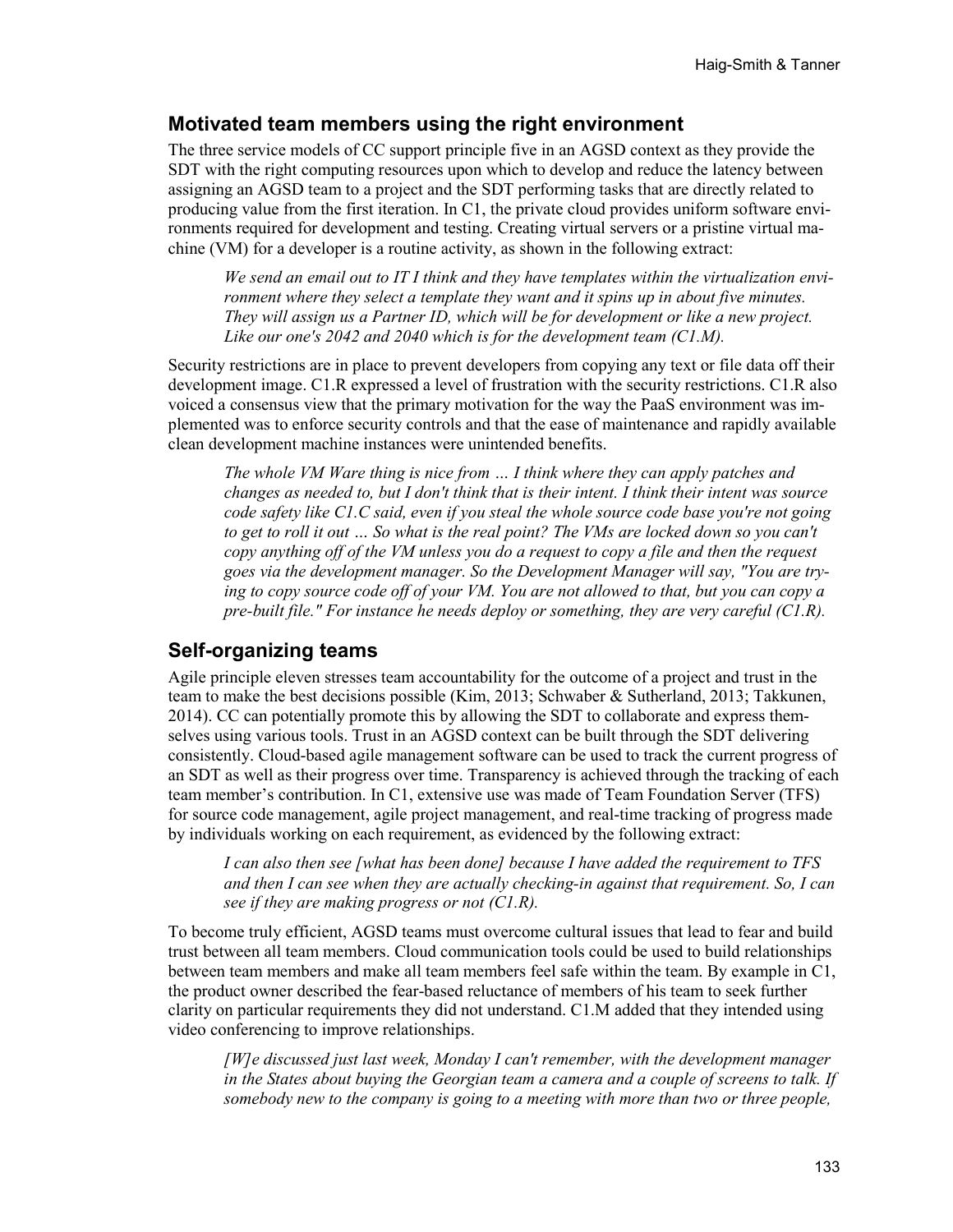*it is very difficult to map a name, a title to voice, it is really difficult. When you can see them I hope it will be a little easier (C1.M).*

## *Technical Excellence*

This section provides an overview of findings where CC enabled AGSD teams to adhere to the agile principles that relate to technical excellence.

## **Simplicity**

CC supports the tenth agile principle of simplicity, by abstracting the complexity of maintenance and support of the server environments, releasing the AGSD team to focus on the activities that deliver value. In C2, PaaS reduced the complexity, effort, and lead-time to provision and configure used in the SDLC as described in the following extract:

*You can pre-configure them. You can get a blank one and do whatever, but you can actually say for any of the servers, "I want SQL this version, SharePoint this version, whatever, whatever", and it will spawn up a server for you (C2.W).*

## **Technical excellence and good design**

The ninth agile principle states that a constant focus on technical excellence and good design enhances other agile practices that are being followed (Jasemian, Mortensen, & Boje-Nielsen, 2007). Using CC for hosting of source code and following continuous integration practices exposes the code base and design to the entire AGSD team. This allows the SDT to conduct code reviews and ensure correct practices are followed consistently. In C1, the organization was able to enforce consistency through the use of a single internal framework executed on a uniform.

*We have a framework that has been written by the Georgian office and that being reused again and again. So, the coding that is done here [Cape Town], needs to align with the way his framework is set out. So if he needs to add action buttons or we to need to add a new report that needs to be generated or something like that. There's a section pretty much just needs to be copied and pasted, we've already done all the work in terms of what or how you generate the report, it is just put it in the code and then let it run (C1.R).*

## **Welcome changing requirements**

The agile principle two of changing requirements requires consistent adherence to the other eleven agile principles. However, once requirements have changed the entire AGSD team must be notified and have updated requirements documentation. CC can support this by providing a secure, globally accessible location to store documents, and the team and the means to notify the SDT using appropriate communication mediums. The following extract from C1 illustrates how an architect notified the AGSD team of changing requirements:

*They [SDT] have access to the UML model there they can make their changes and what we do is generate a document out of the tool which is then a static document that we can give over to the developers. Then we also make use of DropBox to share the specification so the static specifications which customs [government agency] gives us. We hand that over. So we are all working with the latest version, so if there is an update I will warn them and say [using Skype], "Look there is an updated spec we no longer using version X, we're using version X+1" (C1.R).*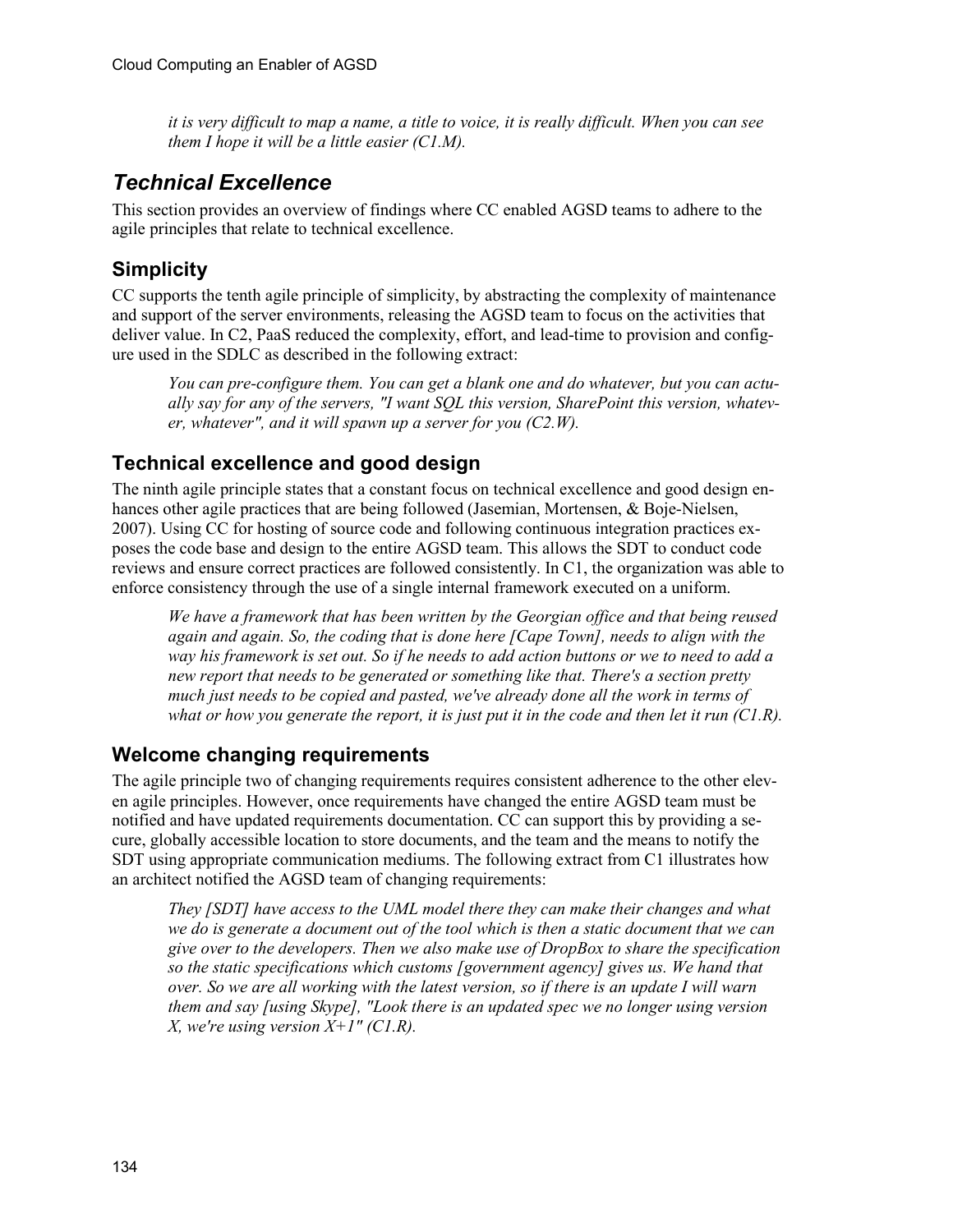## *Frequent Delivery*

This section provides an overview of findings where CC enabled AGSD teams to adhere to the agile principles that speak to frequent delivery.

## **Deliver frequently**

CC enables the third agile principle of frequent delivery in an AGSD context is through continuous integration. Continuous and frequent code deployment within an iteration enables the product owners and stakeholders to review work done during a sprint and take corrective action before each iteration is complete. The process of continuous integration can be automated using centralized source code management software and a build server. In the following extract, the C1.M describes a typical sequence of events followed to deliver software that is ready for testing:

*So the developer will develop on their VM, which is..., they can test their stuff, well those screens on their Dev VM. When they are ready, they commit it to TFS. The builds will happen in TFS, there is a Continuous Integration build setup. They would then pick the components of the solution they changed and which they need as part of their project and push it or copy it to the integration server. Which the analysts and testers would then they say, "Well this is now our next version of [project name redacted] development." (C1.M).*

CC enables frequent delivery by allowing AGSD teams to create multiple parallel environments for demonstration and indefinite testing (Ghohandizi, 2014). In C1, as described in the following extract, business users have a dedicated environment for them to test:

*Sometimes we do the demo on a product owner's server instance. We do the demo, show them what it can do, and they go play on their server on their own (C1.M).*

### **Sustainable development**

As previously discussed, frequent delivery decreases the amount of long-term planning required by the AGSD team, by having smaller time intervals which enable the SDT to more accurately estimate and manage their time. In C1, the ability to perform multiple progress demonstrations encourages the AGSD team to work consistently.

*What is nice about these demos is that it focuses the team on getting goals ticked off, because if you just leave it, if they can work for three months it will, they will take it easy for those two months and then start working overtime the last month. You need to constantly say "Ok, guys I want to see that we are on the right page" (C1.C).*

### **Deliver value to the customer**

Product owners or customers determine the value and priority of features delivered by an AGSD project (Sverrisdottir, Ingason, & Jonasson, 2014). CC can support this principle using SaaS agile management software as it enables the "customer" to set the priority, giving the AGSD team a clear view of what must be performed within a sprint. In C2, the product owner sets the priority of issues performed within the sprint, using agile management software as described in the following extract of C2.P who discusses how they used TFS to prioritize sprint deliverables:

*Each task is drag and drop. The product manager would want to see everything so he can prioritize what is put into a Sprint (C2.P).*

## *Cloud Support for Agile Requirements*

Lightweight agile methodologies such as Scrum and Extreme Programing (XP) recommend an evolutionary approach to system design, as requirements and designs are refined and improved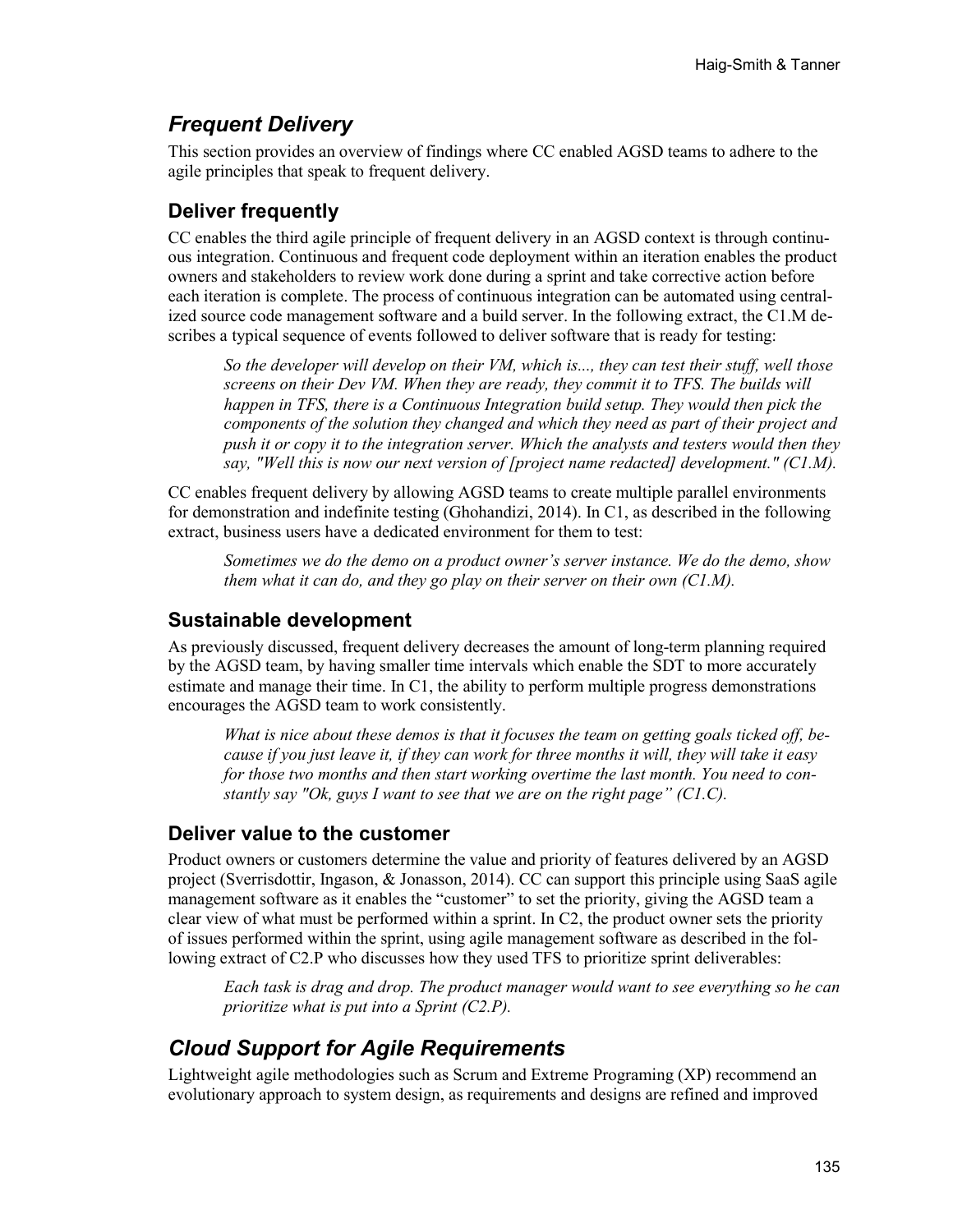through iterative cycles (Jasemian et al., 2007). CC can potentially support this requirement maturation process via different tools for the different phases.

#### *…[D]epending on the life cycle of the document. We put it, we normally start with GoogleDocs, then DropBox, and then we probably go to TFS (C1.M).*

Waiting for a document to reach a fully matured state may delay opportunities for collaboration and use − well past the point where the document would begin adding value (Ambler, 2002). C1 used GoogleDocs for the initial phases of requirements documentation maturity cycle. Once requirements documents were created, they were also accessible to the entire team. GoogleDocs also supports concurrent editing of documents by multiple authors with real-time updates. The reason for this approach is to support team collaboration and to make sure the team works off the latest requirements as described by C1.C in the following extract:

*Once this team is busy writing documents, I want to know what [person name] has been working on in the last 30 minutes and I can open the document and instantaneously I can see the contribution of each team member on the document. I don't want them to check it in first because people are hesitant to check things in, it is a mental thing. There is a hesitation to check-in or save your document or whatever it is. The team is updated every six hours or every five days of this person's work. Where you work on something like GoogleDocs it is immediately shared there is no save button. When I change a letter now everybody sees it and with documents I find it handier to use GoogleDocs for those initial phases. Write it, draft it and by all means, get to a point where the company now needs to know of it take it, "Save As" word document, upload it onto TFS (C1.C).*

## **Artefacts management**

CC offers a variety of tools with which to store and develop artifacts such as requirements documents, diagrams, and other project related artifacts. However, using different tools and storage mechanisms means that relevant documentation can be in multiple locations. AGSD teams need to have clearly defined processes and mechanisms to support the storage and retrieval of documents. In C2, all project artifacts not stored in the source code repository are referenced by a single document maintained, by the SDT to track metadata such as the version and location of project artifacts, as described in the following extract:

*… [T]his is an example of a GoogleDoc which is document map. Any document people need to share or reference. This is a landing page [Shows a spreadsheet of documents and metadata related to the documents]. So people don't have to look in their emails or whatever, they go in here look, do a search or whatever and there is a purpose description, who the owner is, whether it is released or not, and at the end here [points to the last column] where is this thing. Is it in DropBox, is in the GoogleDocs, and soon where will it be in TFS (C2.M).*

Table 6 is presented in the Appendix to summarize how CC was found to enable SDTs in adhering to the agile principles while performing AGSD comparing the findings with literature.

# **Discussion**

Analysis of the research findings suggests that CC assists in reducing feedback latency between the stakeholders of a project, through the support of both a value based approach to project artifacts and continuous integration. The study found frequent delivery could be achieved by adopting continuous integration practices. CC provided a platform for centrally accessible source code management as well as build servers that generated builds once developers checked-in source code. Hosting the source code management software and build server using cloud resources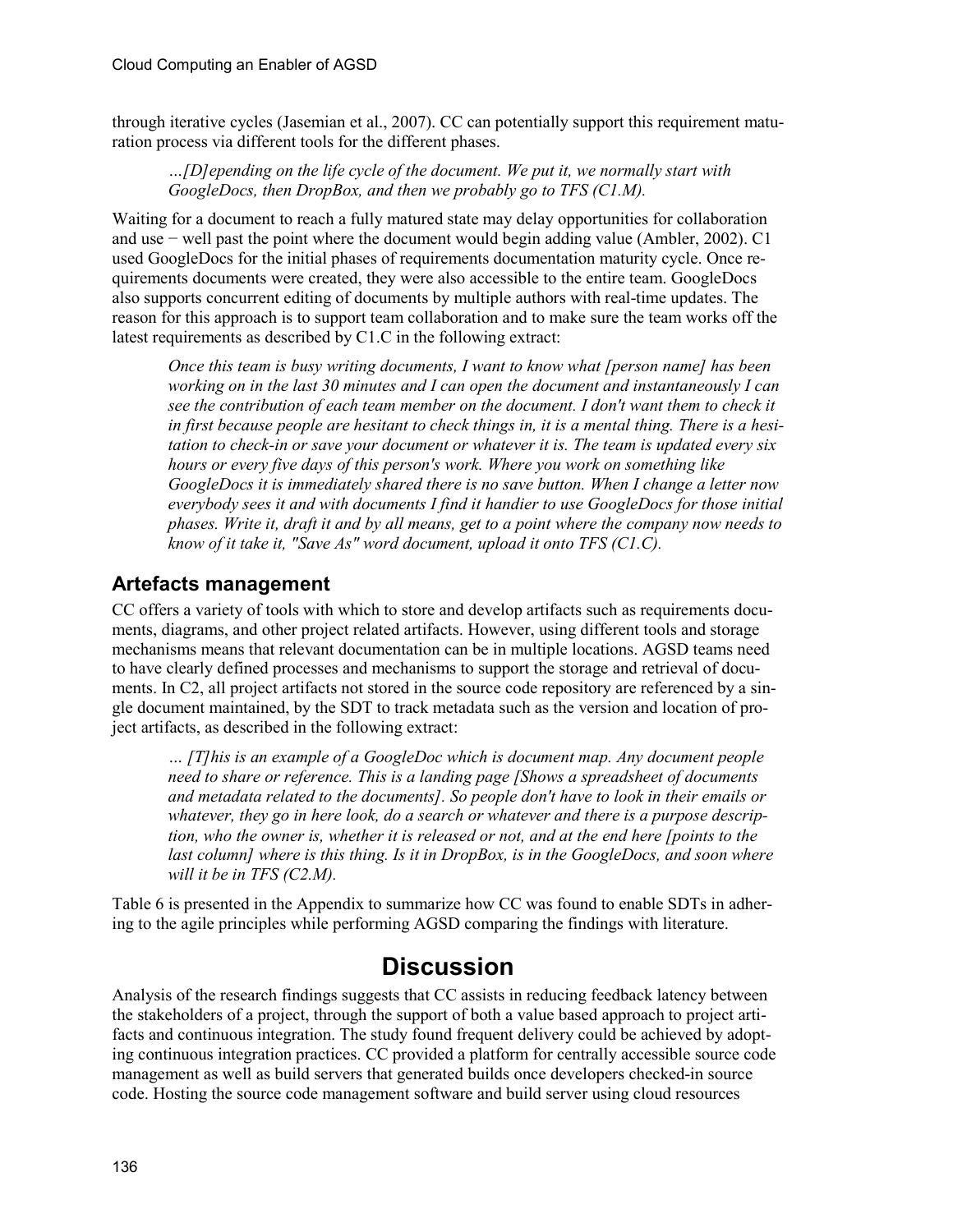meant that SDT productivity was not affected by frequent integration builds. CC also enabled parallel server environments to be available for testing; this allowed development to continue by using other environments while business users were testing. These findings are in line with research conducted by Fuggetta et al. (2014) and Lin (2014).

The tools used by AGSD projects may vary based on the needs of a project as it was found that when standard tools inhibited a project the SDT began using other tools that provided the required functionality. While the software must adequately support each AGSD project (and may vary as a result), using multiple software tools for a similar purpose may also present a project with different challenges. In the case of this study, users were reluctant or unwilling to use new collaboration tools due to company policy or firewall restrictions, in addition to not wanting to update yet another tool.

The study found that through the use of a range of cloud-based communication tools such as video conferencing, IM, voice chat, screen sharing has the potential to reduce the impact of infrequent face-to-face communication within an AGSD context. IM was found to support AGSD teams in communicating synchronously when the temporal distance was small and asynchronously where office hours did not overlap. IM chat information persistence allows SDTs to use the IM content as a historical record of events and decisions made over an extended period. IM also creates an awareness of availability for communication and the status of team members. IM can be tactically within an iteration to allow distributed team members to collaboratively address technical issues. IM could be used to notify the SDT of new or changed requirements documentation being available. Synchronous communication was found to be the preferred means of communicating shown by teams shifting meetings − such as stand-ups − traditionally held at the start of the day to later in the day to include as many team members as possible. Scheduled meetings used a standard set of communication tools. However, informal and ad hoc with preferred communication method was negotiated between participants. The study also found instances where more than one tool such as email, IM, and screen sharing was required to make sure all parties understood each other. The use of multiple CC tools resulted in an additional administrative overhead of finding project artifacts. To mitigate this, a centrally accessible document was made available to the team that contained metadata such as the filename, purpose, version, and importantly the location of the document. However, this required diligent maintenance that could have been mitigated had fewer tools and storage locations been used.

The study found that CC was used to enforce company policy of code security and data loss prevention. The use of a PaaS environment was found to promote standardization of environments assisting in IT maintenance and rapid provisioning of software environments, as well as resilience to the loss or failure of hardware.

It was also found that migrating the server environment to a CC environment improved stability, created software development capacity allowing developers to focus on tasks directly related to delivery. This increased development capacity came as a result of a reduction in the time and effort required to setup and configure servers, improved stability, and availability of the server platform, thus reducing the resources allocated to fixing server infrastructure issues. Integrating CC tools with the IDEs used by the SDT reduced the administration overhead of updating the status of project tasks. This allowed teams to focus communication more on why tasks were at a current status and collaborating on how to resolve issues.

## **Research Limitations**

As a multiple case study, the generalizability of the results is limited. Participants in the interviews represented most of the roles that form part of an AGSD team. However, the full crosssection was only achieved across cases and not within each case. While participant responses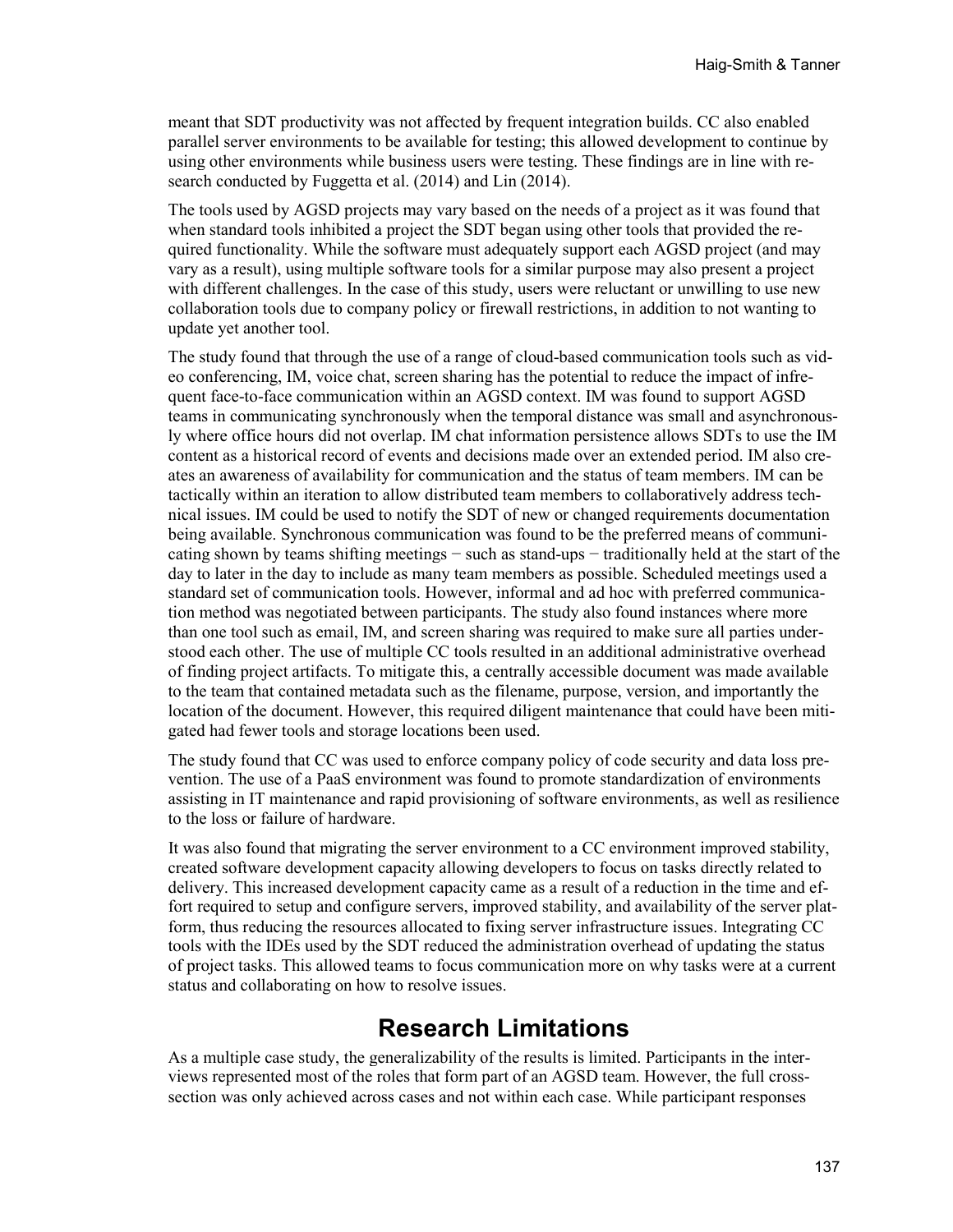from both cases were congruent, including more participants could potentially further strengthen the triangulation of the findings, as well as expose additional insights and themes related to the study. The primary limitation to low participant numbers was work commitments, which affected the availability of the interview participants. The hope is that future case research will be conducted with a larger number of participants that are globally distributed.

# **Conclusion**

Communication challenges are a recurring theme throughout the GSD and AGSD literature. Agile software development requires coordination, feedback, and trust - all of which are challenges in a distributed context. Temporal issues may require modifying agile methodologies, for example, when an AGSD team is using Scrum and where offices hours between locations do not overlap, they may need to adapt a sprint review meeting to be an asynchronous event.

For this research, domestication theory was used as a theoretical lens. The four dimensions of domestication theory assisted the researcher in developing interview questions and developing themes to gain insight into appropriation of CC within each case.

Following from the empirical findings and an analysis process, five key findings have been identified, namely:

- 1. Using CC reduces feedback latency.
- 2. CC provides a range of communication tools designed for different communication requirements.
- 3. The use of CC in conjunction with AGSD requires more discipline.
- 4. The software tools used on an AGSD project should support the project context.
- 5. CC enables an SDT to focus more on project delivery than ancillary project activities.

A research contribution of this study is that it was formulated − in part − as a response to a call for further research by Amin et al. (2014) for empirical case studies of how CC could be used to address challenges of AGSD. The contribution towards practice includes practical examples of the use of CC in both an AGSD and collocated context.

In conclusion, the paper successfully provides an understanding of how, through the use of CC, some of the challenges in applying the agile principles in an AGSD context may be overcome.

# **References**

- Agile Alliance. (2001). *Manifesto for agile software development*. Retrieved April 5, 2015, from <http://agilemanifesto.org/>
- Al-qadhi, M., & Keung, J. (2014). Cloud-based support for global software engineering: Potentials, risks, and gaps. In *Proceedings of the International Workshop on Innovative Software Development Methodologies and Practices* (pp. 57–64). Hong Kong: ACM.
- Ambler, S. W. (2002). In T. Hudson (Eds.), *Agile modeling* (1<sup>st</sup> ed.). New York, USA: John Wiley & Sons, Inc. doi:10.1017/CBO9780511817533.018
- Amin, S., Hasab, M., & Faraahi, A. (2014). An overview of applying cloud computing in addressing agile global software development challenges. *Reef Resources Assessment and Management Technical Paper*, *40*(5), 184–191.
- Azizyan, G., Magarian, M. K., & Kajko-Mattson, M. (2011). Survey of agile tool usage and needs. In *Proceedings of the 2011 Agile Conference* (pp. 29–38). Salt Lake City, USA: IEEE.
- Bakardijeva, M., Thomas Berker, Haddon, L., Hartmann, M., Hynes, D., Rommes, E., … Ward, K. J. (2006). In T. Berker, M. Hartmann, Y. Punie, & K. J. Ward (Eds.), *The domestication of media and technology* (1<sup>st</sup> ed.). New York, USA: McGraw-Hill Education.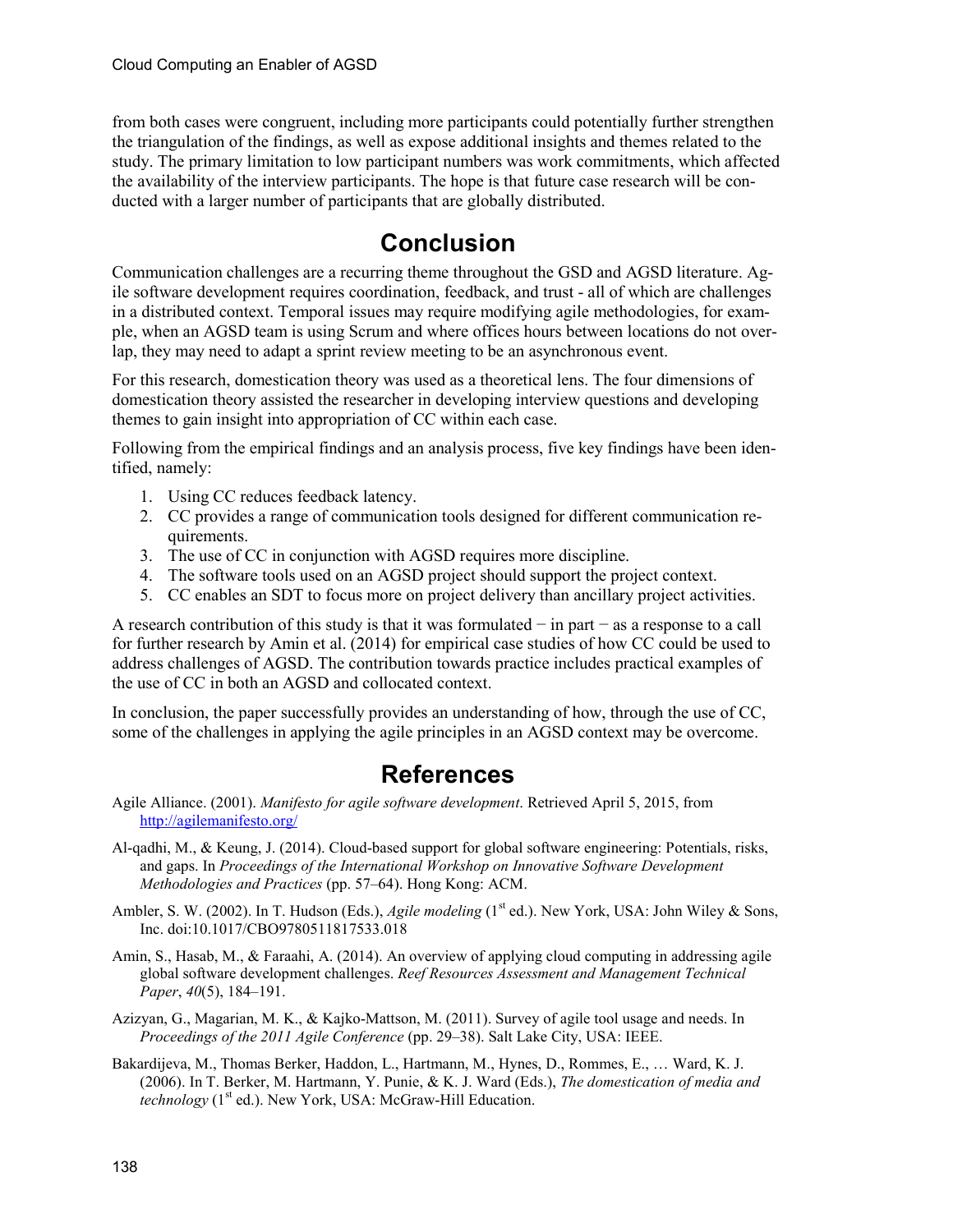- Beck, K., Beedle, M., van Bennekum, A., Cockburn, A., Cunningham, W., Fowler, M., … Thomas, D. (2001). *Principles behind the agile manifesto*. Retrieved April 5, 2015, from <http://www.agilemanifesto.org/principles.html>
- Benbasat, I., Goldstein, D. K., & Mead, M. (1987). The case research strategy in studies of information systems case research. *MIS Quarterly*, *3*(3), 369–386.
- Brussel, V. U. (2013). *Smartphone domestication in the urban environment*. Vrije Universiteit Brussel.
- Chappell, D. (2012). How SaaS changes an ISV's business. Retrieved from [http://www.davidchappell.com/writing/white\\_papers/How\\_SaaS\\_Changes\\_an\\_ISVs\\_Business--](http://www.davidchappell.com/writing/white_papers/How_SaaS_Changes_an_ISVs_Business--Chappell_v1.0.pdf) [Chappell\\_v1.0.pdf](http://www.davidchappell.com/writing/white_papers/How_SaaS_Changes_an_ISVs_Business--Chappell_v1.0.pdf)
- Chigona, A., Chigona, W., Kayongo, P., & Kausa, M. (2010). An empirical survey on domestication of ICT in schools in disadvantaged communities in South Africa. *International Journal of Education and Development Using Information and Communication Technology*, *6*(2), 21–32.
- Cocco, L., Mannaro, K., & Concas, G. (2012). A model for global software development with cloud platforms. In *Proceedings of the 38th Euromicro Conference on Software Engineering and Advanced Applications* (pp. 446–452). Çeşme, Turkey: IEEE.
- Cockburn, A. (2006). *Agile software development: The cooperative game* (2nd ed.). Boston, USA: Addison-Wesley Professional.
- Cohen, B. (2013). PaaS: New opportunities for cloud application development. *IEEE Computer Society*, *46*(9), 97–100.
- Cohen, D., Lindvall, M., & Costa, P. (2003). *Agile software development*. Data & Analysis Center for Software.
- Darwish, N. R. (2014). Enhancements in Scrum framework using extreme practices. *International Journal of Intelligent Computing and Information Science*, *14*(2), 53–67.
- Dumbre, A., Senthil, S. P., & Ghag, S. S. (2011). *Practicing agile software development on the Windows Azure platform*. Retrieved April 25, 2015, from [http://www.infosys.com/cloud/resource](http://www.infosys.com/cloud/resource-center/Documents/practicing-agile-software-development.pdf)[center/Documents/practicing-agile-software-development.pdf](http://www.infosys.com/cloud/resource-center/Documents/practicing-agile-software-development.pdf)
- Esbensen, M., Jensen, R. E., & Matthiesen, S. (2014). Does distance still matter? Revisiting the CSCW fundamentals. *ACM Transactions on Computer-Human Interaction*, *21*(5), 1–26.
- Fowler, M., & Highsmith, J. (2001). The agile manifesto. *Software Development*, *9*(8), 28–35.
- Fuggetta, A., Nitto, E. Di, & Milano, P. (2014). Software process. In *Proceedings of the on Future of Software Engineering* (pp. 1–12). Hyderabad, India: ACM.
- Ghohandizi, F. A. (2014). *Cloud-based software development for a federated cloud* (Masters thesie). Tampere University of Technology.
- Gill, A. Q., & Bunker, D. (2013). Towards the development of a cloud-based communication technologies assessment tool: An analysis of practitioners' perspectives. *Vine*, *43*(1), 57–77.
- Guha, R., & Al-Dabass, D. (2010). Impact of Web 2.0 and cloud computing platform on software engineering. *Proceedings of the International Symposium on Electronic System Design*, 213–218.
- Haddon, L. (2006). The contribution of domestication research to in-home computing and media consumption. *The Information Society*, *22*(4), 195–203.
- Haddon, L. (2007). Roger Silverstone's legacies: Domestication. *New Media & Society*, *9*(1), 25–32.
- Harwood, S. A. (2011). The domestication of online technologies by smaller businesses and the "busy day." *Information and Organization*, *21*(2), 84–106.
- Highsmith, J., & Cockburn, A. (2001). Agile software development: The business of innovation. *Computer*, *34*(9), 120–122.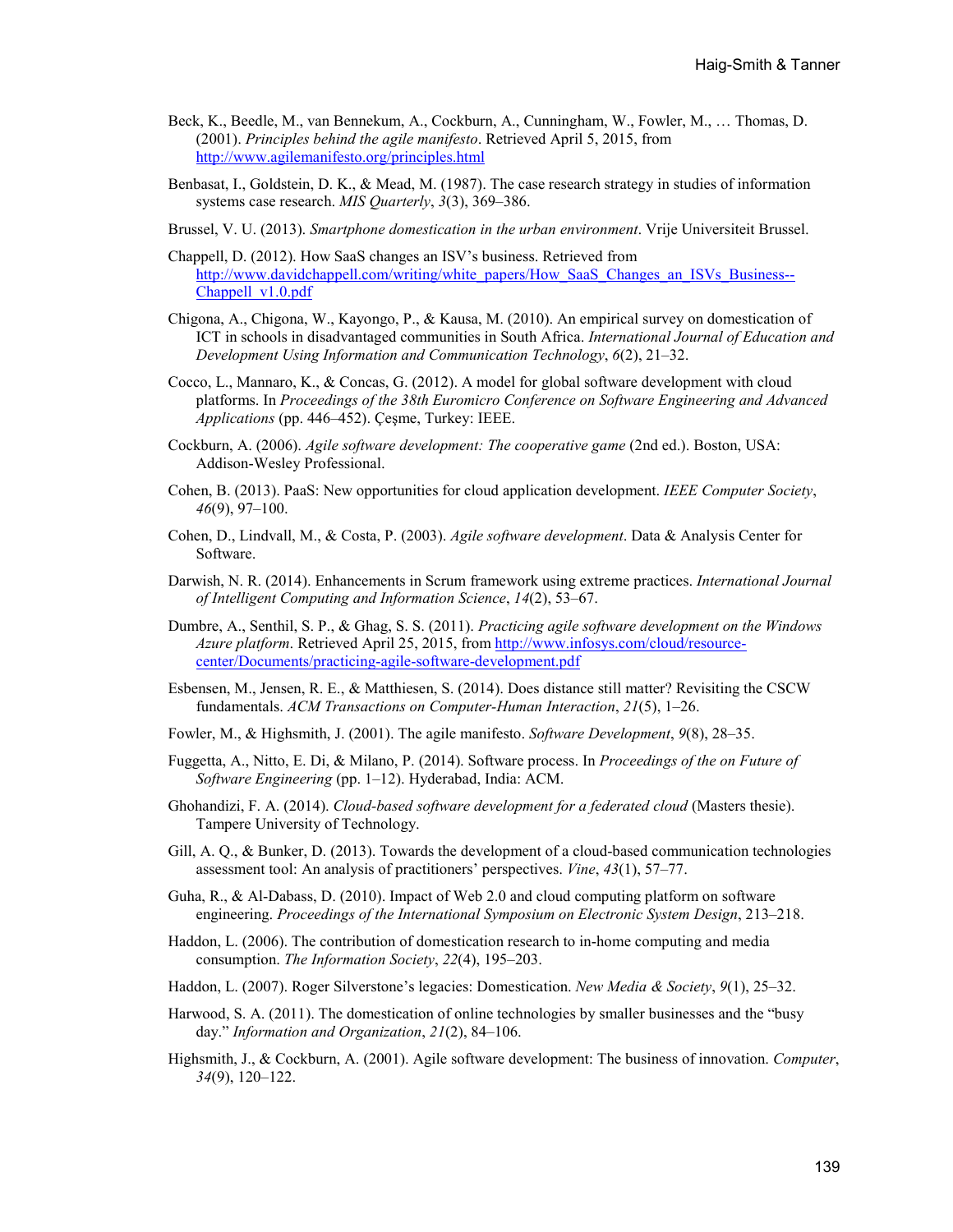- Hossain, E., Bannerman, P. L., & Jeffery, R. (2011). Towards an understanding of tailoring Scrum in global software development. In *Proceedings of the International Conference on Software and Systems Process* (pp. 110–119). Honolulu, USA: ACM.
- Hynes, D., & Richardson, H. (2009). What use is domestication theory to information systems research? In Yogesh Kumar Dwivedi, B. Lal, & M. D. Williams (Eds.), *Handbook of research on contemporary theoretical models in information systems* (1<sup>st</sup> ed., pp. 482–494). Hershey, Pennsylvania: Information Science Reference.
- Jasemian, T., Mortensen, R. S. K., & Boje-Nielsen, T. (2007). *Measuring agility: A quantitative survey among IT professionals*. Aalborg University.
- Jula, A., Sundararajan, E., & Othman, Z. (2014). Cloud computing service composition: A systematic literature review. *Expert Systems with Applications*, *41*(8), 3809–3824.
- Kamaruddin, N. K., Arshad, N. H., & Mohamed, A. (2012). Chaos issues on communication in agile global software development. In *Proceedings of the IEEE Business, Engineering and Industrial Applications Colloquium* (pp. 394–398). Kuala Lumpur, Malaysia: IEEE.
- Kavis, M. (Ed.),(2014). *Architecting the cloud: Design decisions for cloud computing service models (SaaS, PaaS, and IaaS)* (1st. ed.). Hoboken, NJ, United States of America: John Wiley & Sons, Inc.
- Kim, D. (2013). *The state of Scrum: Benchmarks and guidelines.* Retrieved April 20, 2015, from [https://www.scrumalliance.org/scrum/media/ScrumAllianceMedia/Files and PDFs/State of](https://www.scrumalliance.org/scrum/media/ScrumAllianceMedia/Files%20and%20PDFs/State%20of%20Scrum/2013-State-of-Scrum-Report_062713_final.pdf)  [Scrum/2013-State-of-Scrum-Report\\_062713\\_final.pdf](https://www.scrumalliance.org/scrum/media/ScrumAllianceMedia/Files%20and%20PDFs/State%20of%20Scrum/2013-State-of-Scrum-Report_062713_final.pdf)
- Lee, Y. S., Smith-Jackson, T. L., & Kwon, G. H. (2009). Domestication of technology theory: Conceptual framework of user experience. In *Proceedings of the 27th CHI Conference* (pp. 1–5). Boston, USA: ACM.
- Lin, C. C. (2014). Toward a cloud based framework for facilitating software development and testing tasks. In *Proceedings of 2014 IEEE/ACM 7th International Conference on Utility and Cloud Computing* (pp. 1–2). London, United Kingdom: ACM.
- Liu, F., Tong, J., Mao, J., Bohn, R., Messina, J., Badger, L., & Leaf, D. (2012). *NIST cloud computing reference architecture: Recommendations of the national institute of standards and technology (Special Publication 500-292)*. Retrieved May 10, 2016, from <http://www.isaca.org/Groups/Professional-English/cloud-computing/GroupDocuments/909505.pdf>
- Linkevics, G. (2014). Adopting to agile software development. *Applied Computer Systems*, *16*(1), 64–70.
- Mani, P., Jayakumar, S., & Gopalakrishnan, R. (2014). Enhancing agile software development using cloud computing : A case study. *International Journal of Research in Management & Business Studies*, *1*(1), 127–129.
- Mell, P., & Grance, T. (2011). *The NIST definition of cloud computing: Recommendations of the National Institute of Standards and Technology*. Retrieved October 5, 2014, from <http://csrc.nist.gov/publications/nistpubs/800-145/SP800-145.pdf>
- Moe, N. B., Cruzes, D. S., Dyba, T., & Engebretsen, E. (2015). Coaching a global agile virtual team. In IEEE (Ed.), *Proceedings of the 10th International Conference on Global Software Engineering* (pp. 33–37). Ciudad Real, Spain.
- Münch, J. (2013). Impact of cloud computing on global software development challenges. In *Proceedings of Cloud-Based Software Engineering* (pp. 34–39). Helsinki, Finland: University of Helsinki.
- Mwansa, G., & Mnkandla, E. (2014). Migrating agile development into the cloud computing environment. In *2014 IEEE International Conference on Cloud Computing* (pp. 818–825). Anchorage, USA: IEEE.
- Nilsson, C. G., & Karlsson, D. (2014). *Implementing agile project methods in globally distributed teams*. Karlstad University.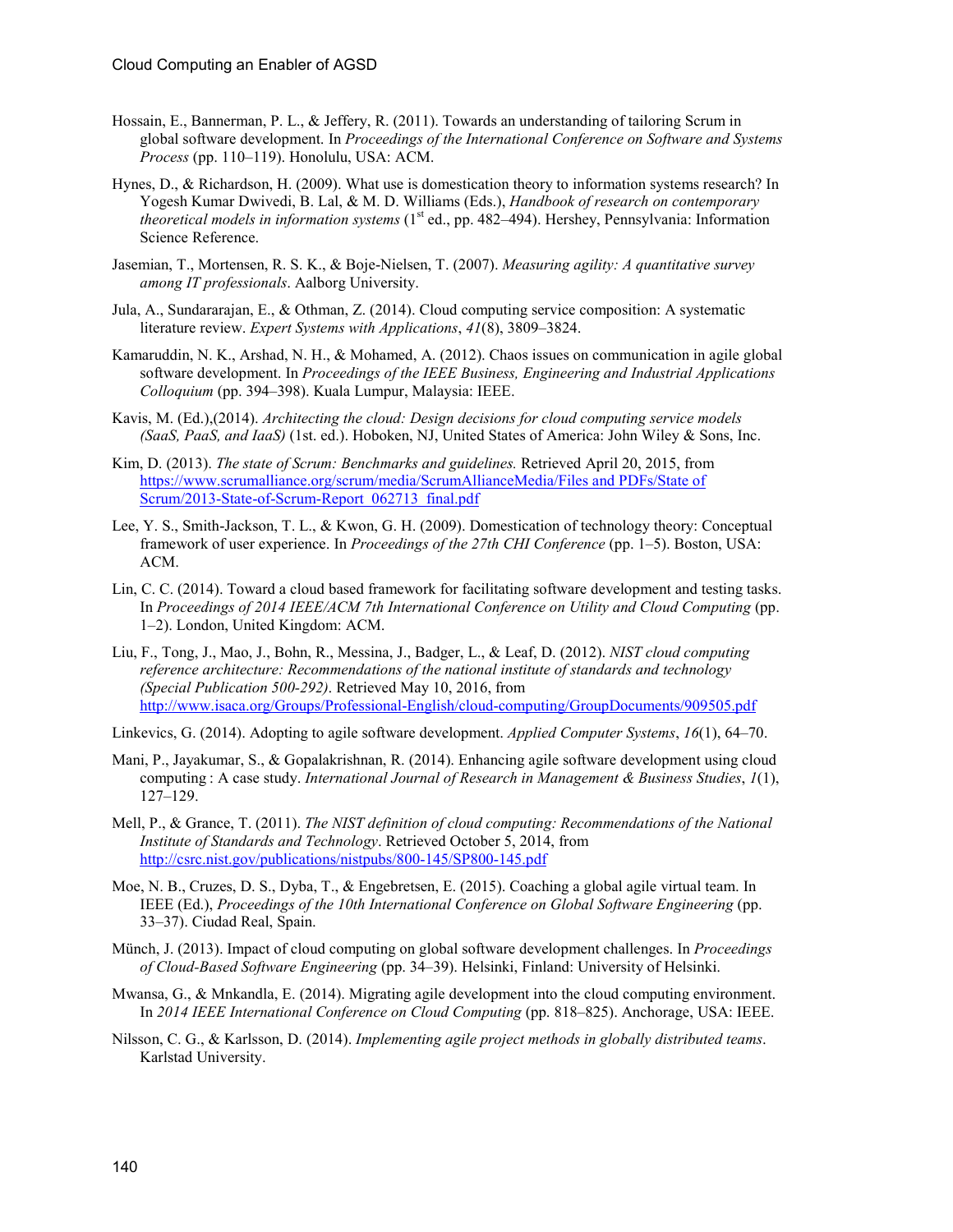- Pomar, F. A., Calvo-Manzano, J. A., Caballero, E., & Arcilla-Cobián, M. (2014). Managing the software process with a software process improvement tool in a small enterprise. *Journal of Software-Evolution and Process*, *26*(9), 481–491.
- Pulkkinen, V. (2013). Continuous deployment of software. In *Proceedings of Cloud-Based Software Engineering* (pp. 46–52). Helsinki, Finland: University of Helsinki.
- Richardson, I., Casey, V., Burton, J., & McCaffery, F. (2010). Global software engineering: A software process approach. In I. Mistrík, J. Grundy, A. Hoek, & J. Whitehead (Eds.), *Collaborative software engineering* (Vol. 1, pp. 35-56). Berlin: Springer-Verlag.
- Runeson, P., & Höst, M. (2009). Guidelines for conducting and reporting case study research in software engineering. *Empirical Software Engineering*, *14*(2), 131–164.
- Sandtrø, T. (2012). How the domestication process of a VLE came to closure. *The Online Educational Research Journal*, *3*(7), 2–8.
- Saunders, M., Lewis, P., & Thornhill, A. (2009). *Research methods for business students*. Harlow, Essex: Pearson Education Ltd.
- Schneider, S., & Sunyaev, A. (2014). Determinant factors of cloud-sourcing decisions: Reflecting on the IT outsourcing literature in the era of cloud computing. *Journal of Information Technology*, 1–31.
- Schwaber, K., & Sutherland, J. (2013). the scrum guide. Retrieved April 24, 2015, from <http://www.scrumguides.org/docs/scrumguide/v1/scrum-guide-us.pdf>
- Smirnova, I. (2013). Impact of cloud computing on global software development challenges. In *Proceedings of Cloud-Based Software Engineering* (pp. 71–78). Helsinki, Finland: University of Helsinki.
- Spinellis, D. (2014). Developing in the cloud. *IEEE Software*, *31*(2), 41–43.
- Stankov, I., & Datsenka, R. (2010). Platform-as-a-service as an enabler for global software development and delivery. *Multikonferenz Wirtschaftsinformatik*, 555–566.
- Sverrisdottir, H., Ingason, H., & Jonasson, H. (2014). The role of the product owner in Scrum-comparison between theory and practices. In *Proceedings of 27th IPMA World Congress* (Vol. 119, pp. 257–267). Dubrovnik, Croatia: Elsevier B.V.
- Takkunen, M. (2014). *Scrum implementation in a virtual team environment* (Master's thesis). Helsinki Metropolia University of Applied Sciences.
- Tuli, A., Hasteer, N., Sharma, M., & Bansal, A. (2014). Empirical investigation of agile software development: A cloud perspective. *ACM SIGSOFT Software Engineering Notes*, *39*(4), 1–6.
- Voss, C., Tsikriktsis, N., & Frohlich, M. (2002). Case research in operations management. *International Journal of Operations & Production Management*, *22*(2), 195–219.
- Wang, W. (2011). *Reinforcing agile software development in the cloud*. Retrieved May 10, 2016, from [https://www.open.collab.net/media/pdfs/CollabNet%20Whitepaper\\_Reinforcing%20Agile%20Dev%2](https://www.open.collab.net/media/pdfs/CollabNet%20Whitepaper_Reinforcing%20Agile%20Dev%20in%20the%20Cloud.pdf?_=d)  $0in\%20$ the%20Cloud.pdf? =d

Williams, L. (2012). What agile teams think of agile principles. *Communications of the ACM*, *55*(4), 71.

Yin, R. K. (2009). *Case Study Research: Design and Methods*. (V. Knight, S. Connelly, L. Habib, C. M. Chilton, & G. Dickens, Eds.) (4th ed.). Thousand Oaks, USA: Sage Publications, Inc.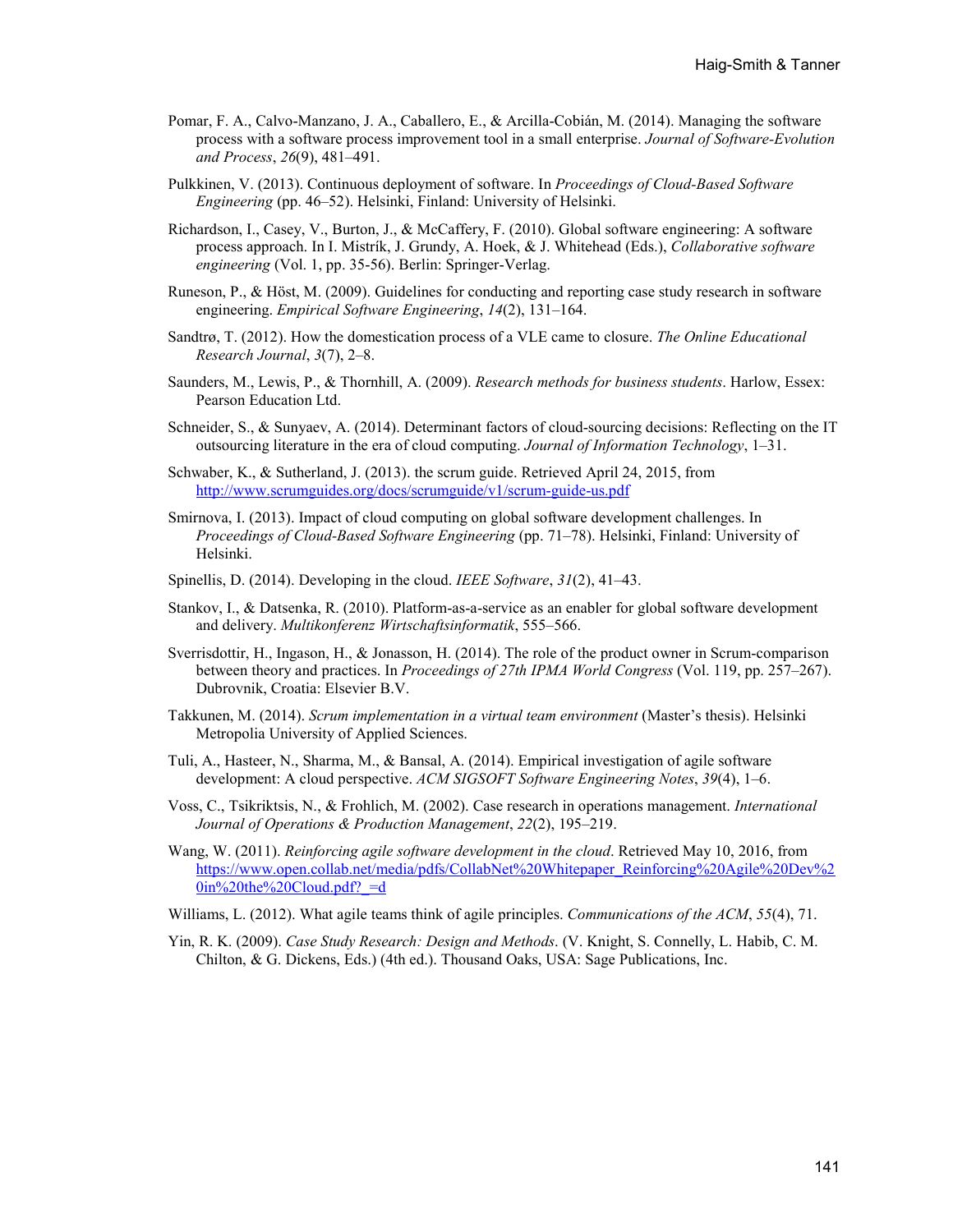| Appendix |  |
|----------|--|
|----------|--|

### **Table 6: Summary of Cloud Enablers of the Agile Principles while performing AGSD**

| Category: Regular Delivery                   |                                                                                                                                                                  | C1        | C <sub>2</sub> |
|----------------------------------------------|------------------------------------------------------------------------------------------------------------------------------------------------------------------|-----------|----------------|
| Principle                                    | Cloud Based Support                                                                                                                                              |           |                |
| P01 Deliver value<br>to the customer         | Parallel development environments (Stankov & Datsenka,<br>2010).                                                                                                 | V         | V              |
|                                              | SaaS: Platform for deploying software (Chappell, 2012).<br>$\bullet$                                                                                             | V         | V              |
|                                              | Product owners determine, prioritize, and track value using<br>agile management software (Azizyan et al., 2011).                                                 | V         |                |
| P03 Deliver Fre-<br>quently                  | Continuous integration (Mani, Jayakumar, &<br>Gopalakrishnan, 2014).                                                                                             | V         | V              |
|                                              | IaaS, PaaS: fewer delays in freeing developers to focus on<br>$\bullet$<br>development work (Smirnova, 2013).                                                    | V         | V              |
|                                              | SaaS: Platform for rapid software deployment (Chappell,<br>2012).                                                                                                |           |                |
| P07 Working<br><b>Software Measure</b>       | Continuous integration (Mani et al., 2014).                                                                                                                      | V         |                |
| P08 Sustainable<br>development               | Agile management software: automated tracking of delivery<br>rate and activities (Hossain, Bannerman, & Jeffery, 2011).                                          | V         |                |
|                                              | Better time management due to the ability to deliver fre-<br>quently (Smirnova, 2013).                                                                           | V         |                |
| Category: Communication and Collaboration    |                                                                                                                                                                  |           |                |
| Principle                                    | <b>Cloud Based Support</b>                                                                                                                                       |           |                |
| P04 Business &<br>SD Collabora-<br>tion      | Agile management software: allows product owner to<br>prioritize value with the collaboration of whole team<br>(Azizyan et al., 2011).                           |           |                |
|                                              | Continuous integration allows for regular feedback between<br>٠<br>business people and developers (Mani et al., 2014).                                           | V         |                |
|                                              | PaaS and SaaS are globally accessible (Chappell, 2012).                                                                                                          |           |                |
|                                              | SaaS: No specialized tools for business users, transparency<br>(Chappell, 2012).                                                                                 | $\sqrt{}$ |                |
| P05 Motivated<br>Team Mem-<br>bers, Environ- | Agile management software highlights when tasks are tak-<br>ing too long allowing the whole team to address issues that<br>may go unnoticed (Tuli et al., 2014). | V         |                |
| ment, Trust                                  | Cloud-based code management provides developers with<br>source code that is current (Pulkkinen, 2013)                                                            |           |                |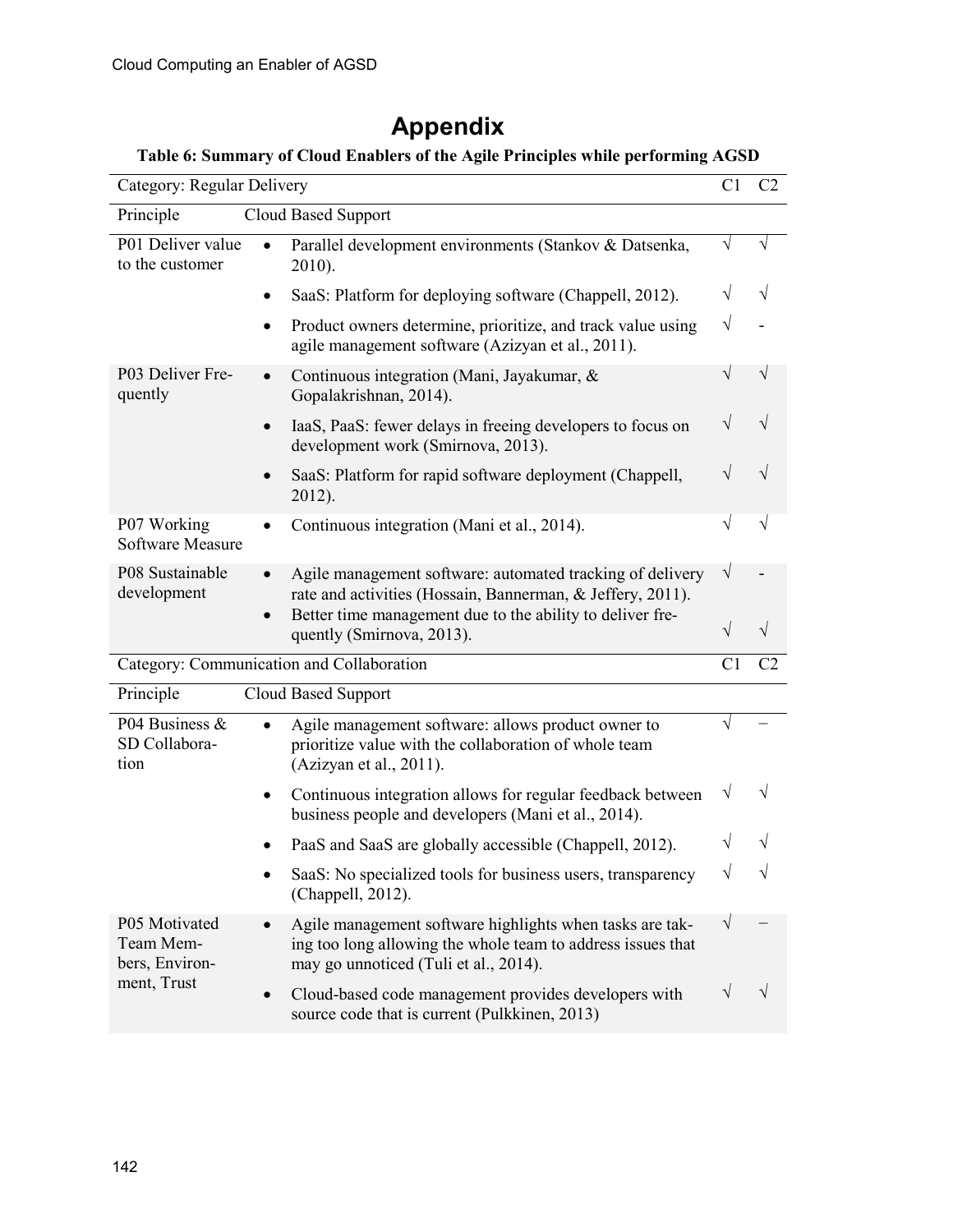| $\bullet$                                                           | PaaS: supports the team by providing a uniform develop-<br>ment environment between locations, limits the required<br>software required for setup and configuration (Münch,<br>2013).                            | ٦         |   |
|---------------------------------------------------------------------|------------------------------------------------------------------------------------------------------------------------------------------------------------------------------------------------------------------|-----------|---|
| P <sub>06</sub> Face to<br>$\bullet$<br>Face Commu-<br>nication     | The impact of distance distributed teams can be minimized<br>through the use of CC tools email, instant messaging,<br>screen sharing, shared document spaces, and video confer-<br>encing (Gill & Bunker, 2013). | V         | N |
| P11 Self-<br>$\bullet$<br>organizing                                | Agile management software – improvements can be tracked<br>(Azizyan et al., 2011).                                                                                                                               | V         |   |
| teams<br>$\bullet$                                                  | CC allows for more options to overcome AGSD challenges                                                                                                                                                           | V         | V |
| P <sub>12</sub> Continu-<br>$\bullet$<br>ously Adapt<br>and Improve | Code Management tools allow for code reviews to highlight<br>areas of improvement (Moe, Cruzes, Dyba, & Engebretsen,<br>2015).                                                                                   | $\sqrt{}$ |   |
| Category: Technical Excellence                                      |                                                                                                                                                                                                                  |           |   |

| Principle                                 | Cloud Based Support                                                                                                                                      |   |               |
|-------------------------------------------|----------------------------------------------------------------------------------------------------------------------------------------------------------|---|---------------|
| P10 Simplicity                            | IaaS, PaaS: Lower IT skills required for setup of stable and<br>scalable development and production environments<br>(Spinellis, 2014).                   |   |               |
| P09 Technical<br>Excellence               | Centralized Code Management supports code reviews, en-<br>$\bullet$<br>forces standardization, and eliminates duplication (Stankov &<br>Datsenka, 2010). | V | N             |
|                                           | Cloud platforms are robust, scalable, and highly reliable<br>(Chappell, 2012).                                                                           |   |               |
|                                           | Automated testing begins at the point of committing code and<br>$\bullet$<br>at every integration point (Lin, 2014).                                     |   |               |
| P02 Welcome<br>Changing Re-<br>quirements | Resilience to the impact of change requires proper adherence<br>$\bullet$<br>to the other 11 principles.                                                 | V | $\mathcal{N}$ |
|                                           | Key: Present = $\sqrt{\text{Absent}}$ Not explicitly covered = -                                                                                         |   |               |